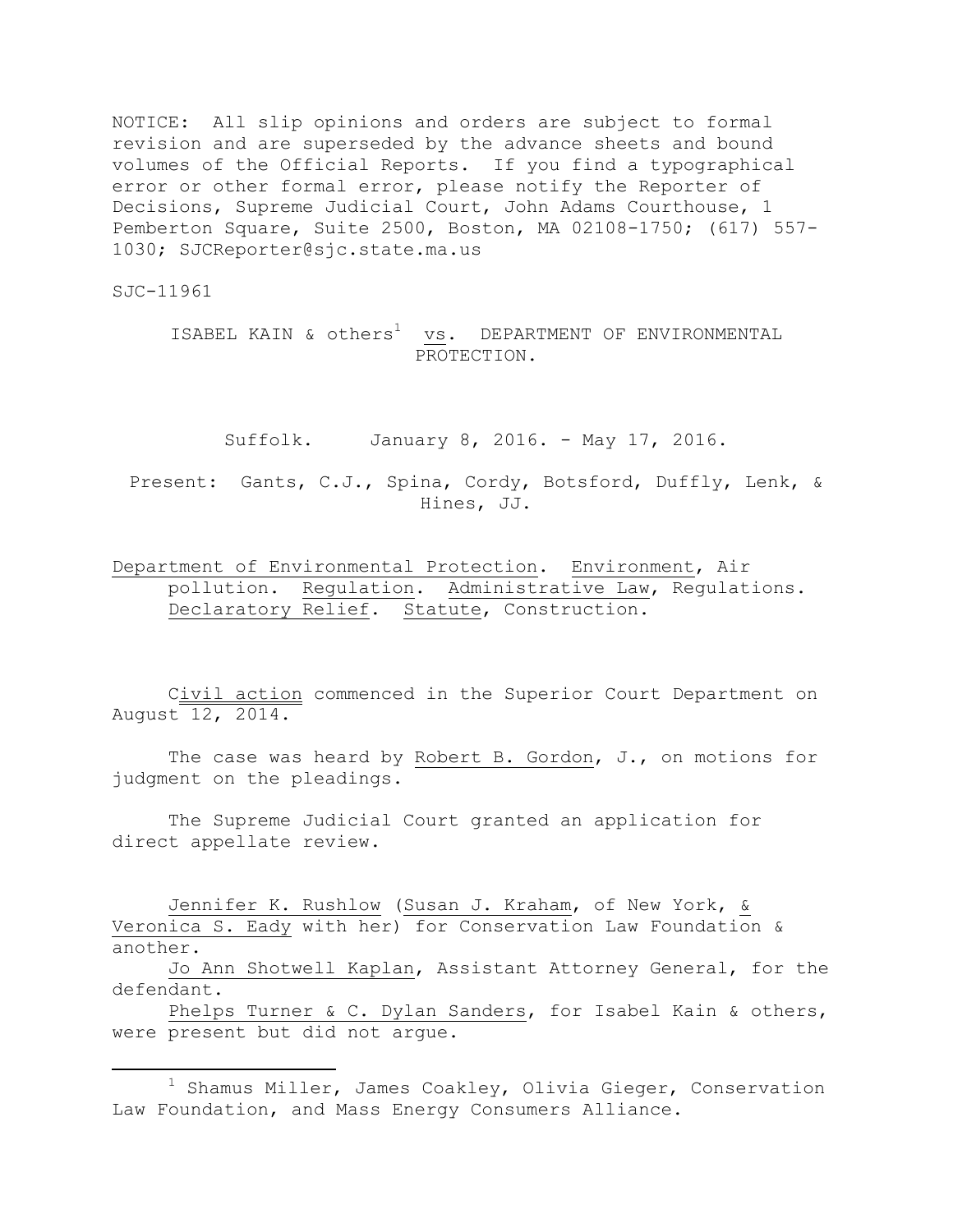The following submitted briefs for amici curiae: Stephanie R. Parker for Clean Water Action & others. Edward J. DeWitt for Association to Preserve Cape Cod. Arthur P. Kreiger & Jessica A. Wall for William R. Moomaw & others. Robert J. Muldoon, Jr., & Thomas Paul Gorman for David A. Wirth.

CORDY, J. In this case, we are asked to decide whether the Department of Environmental Protection (department) has fulfilled its statutory mandate under G. L. c. 21N, § 3 (d) (§ 3 [d]), which provides that the department "shall promulgate regulations establishing a desired level of declining annual aggregate emission limits for sources or categories of sources that emit greenhouse gas emissions." By the terms of the enabling legislation, the Global Warming Solutions Act, St. 2008, c. 298 (act), these regulations were to be issued by January 1, 2012, to take effect on January 1, 2013, and to expire on December 31, 2020. See St. 2008, c. 298, § 16. The department failed to take action by the statutory deadline, and in November, 2012, a group of residents submitted a rulemaking petition to the department seeking the issuance of regulations pursuant to  $\S$  3 (d) to limit greenhouse gas emissions<sup>2</sup> in the Commonwealth.

The department held a public hearing on June 13, 2013, to consider the petition. Shortly thereafter, it issued a written

 $2$  Unless otherwise indicated, we use the terms "emissions" to mean greenhouse gas emissions.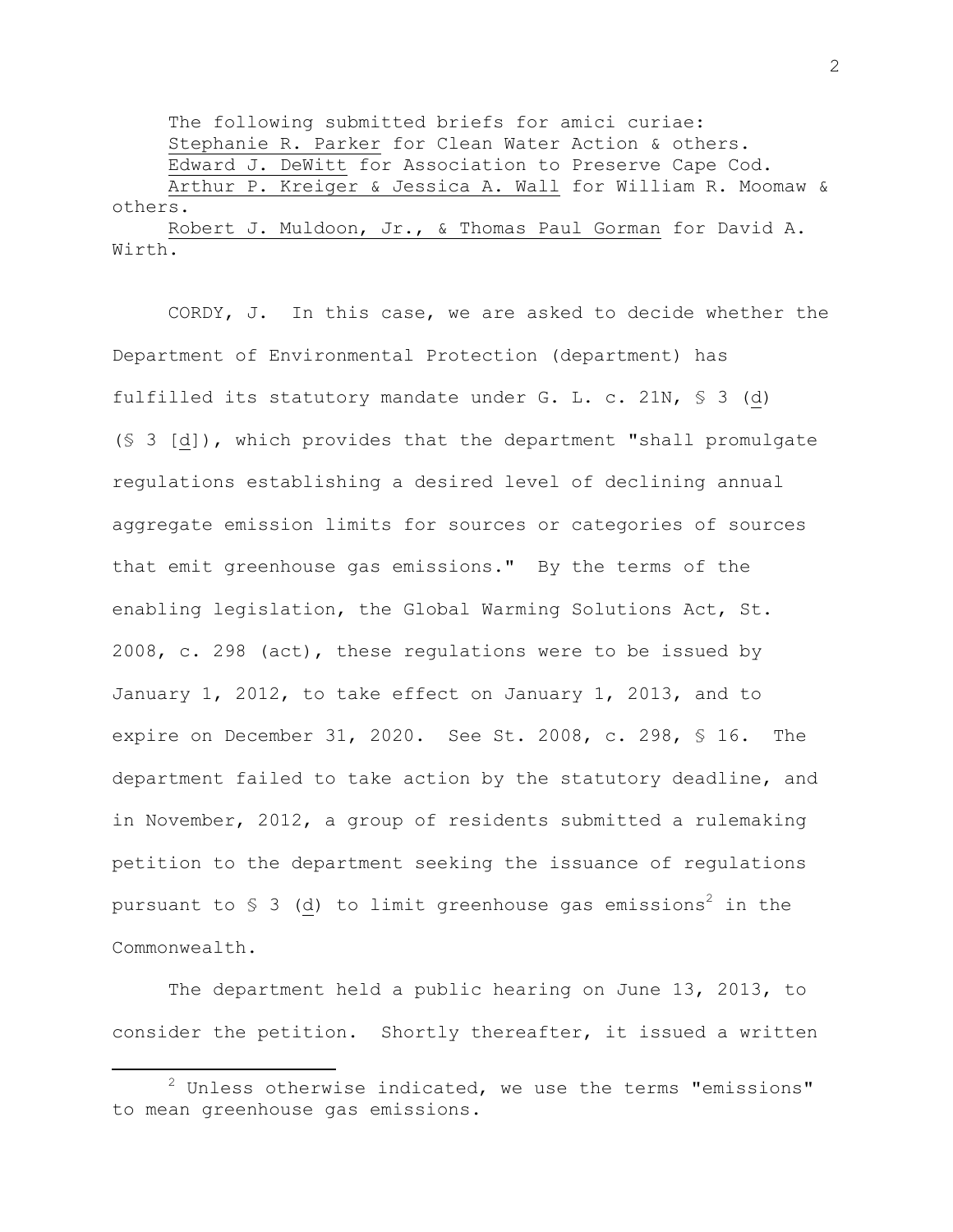statement addressing the petitioners' concerns and concluding that it had complied with the requirements of the act, including those set forth in  $S$  3 (d). The statement also referenced specific regulatory schemes that the department had established to reduce greenhouse gases, including prescribed limits on sulfur hexafluoride leaks, a regional cap and trade market to manage carbon dioxide emissions known as the Regional Greenhouse Gas Initiative (RGGI), and a low emission vehicle (LEV) program aimed at reducing automobile emissions. The department further stated that these initiatives, individually and in combination, fulfilled the mandate of  $\S$  3 (d). No further action was taken by the department at that time.

In August, 2014, the plaintiffs filed a complaint in the Superior Court seeking declaratory relief, or in the alternative, a writ of mandamus, on the grounds that the department had failed to fulfil its statutory mandate under § 3 (d).The parties agreed that their respective submissions to the court could be treated as cross-motions for judgment on the pleadings under Mass. R. Civ. P. 12 (c), 365 Mass. 754 (1974). The department again took the position that the sulfur hexafluoride, RGGI, and LEV regulations satisfy the mandate of § 3 (d). Following a hearing in March, 2015, the judge dismissed the plaintiffs' mandamus claim and entered judgment in the department's favor based on his findings that the three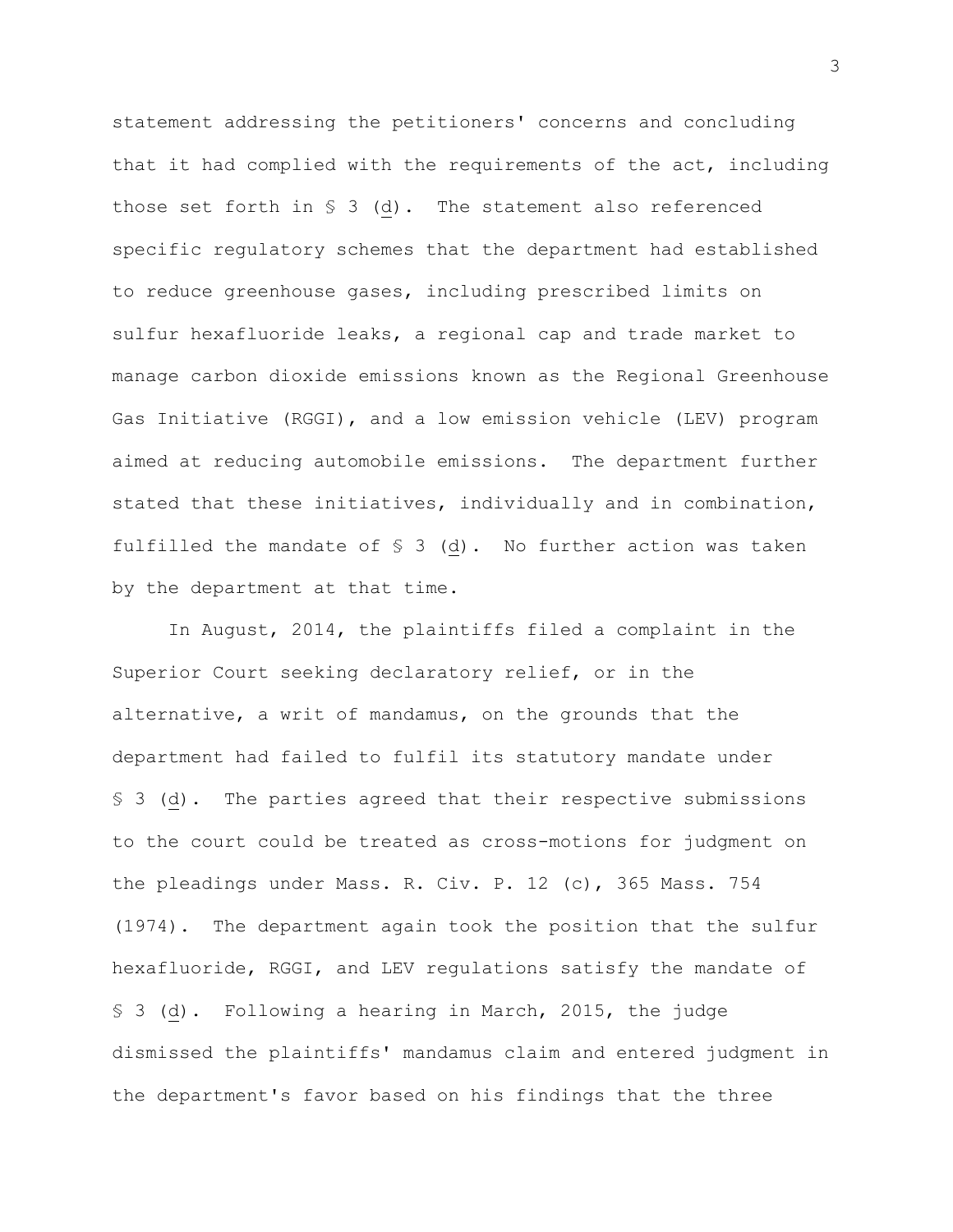regulatory initiatives cited by the department substantially complied with the requirements of  $\S$  3 (d). The plaintiffs timely appealed, and we granted direct appellate review to determine whether the department has met its obligations under  $$3$  (d).

For the reasons discussed herein, we conclude that the unambiguous language of § 3 (d) requires the department to promulgate regulations that establish volumetric limits on multiple greenhouse gas emissions sources, expressed in carbon dioxide equivalents, and that such limits must decline on an annual basis. We further conclude that the sulfur hexafluoride, RGGI, and LEV regulations fall short of complying with the requirements of  $\S$  3 (d), because they fail to ensure the type of mass-based reductions in greenhouse gases across the sources or categories of sources regulated under each of the programs, as intended by the Legislature. Accordingly, we reverse the judgment of the Superior Court. $3$ 

Discussion. This case was decided in the Superior Court on the parties' cross motions for judgment on the pleadings. See Mass. R. Civ. P. 12 (c). For the purposes of this appeal, we

<sup>3</sup> We acknowledge the amicus briefs submitted by the Association to Preserve Cape Cod; Clean Water Action, Environmental League of Massachusetts, Massachusetts Climate Action Network, Massachusetts Sierra Club, Mothers Out Front & others; Alternatives for Community and the Environment, the town of Duxbury, & Dr. William R. Moomaw; and David A. Wirth.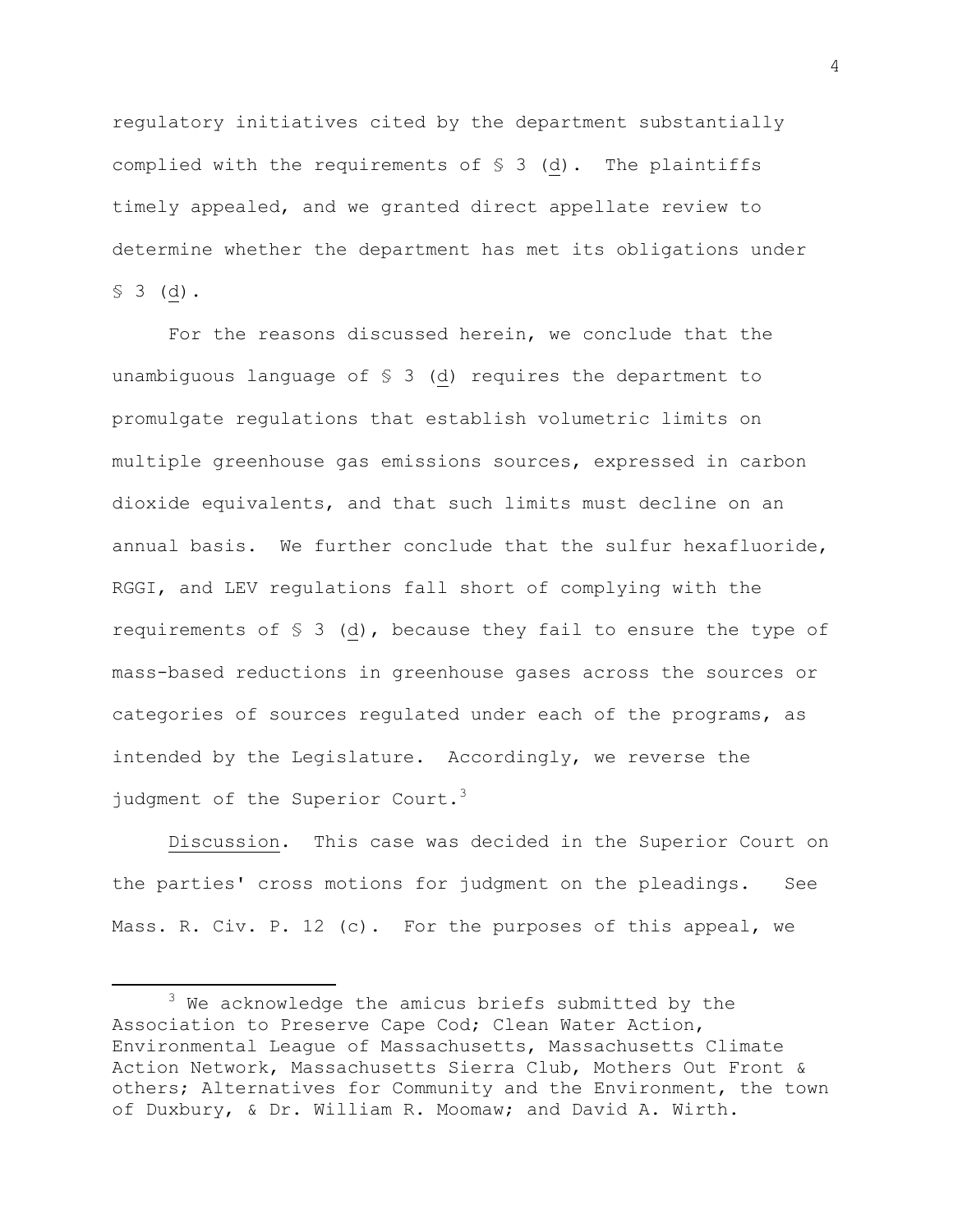assume to be true the allegations in the plaintiffs' complaint and the exhibits attached thereto. See Sliney v. Previte, 473 Mass. 283, 284 (2015).

The plaintiffs sought a declaratory judgment, or in the alternative, a writ of mandamus. A party may seek a declaratory judgment "in any case in which an actual controversy has arisen." G. L. c. 231A, § 1. We interpret the "actual controversy" requirement generously. See Gay & Lesbian Advocates & Defenders v. Attorney Gen., 436 Mass. 132, 134 (2002). "[A] dispute over an official interpretation of a statute constitutes a justiciable controversy for purposes of declaratory relief." Santana v. Registrars of Voters of Worcester, 384 Mass. 487, 493 (1981), S.C., 390 Mass. 358 (1983). Declaratory judgment is appropriate here because the material facts are not disputed, and the plaintiffs challenge only the department's interpretation of  $G.$  L. c. 21N, § 3 (d). $^{4}$ Moreover, we previously have recognized that "declaratory relief may sometimes be necessary to ensure that an agency will fulfil

 $\overline{a}$ 

<sup>&</sup>lt;sup>4</sup> The plaintiffs also requested a writ of mandamus to compel department to promulgate regulations that comply with G. L. c. 21N, § 3 (d) (§ 3 [d]). Mandamus is an extraordinary remedy reserved for circumstances where the court must "prevent a failure of justice in instances where no other relief is available." Service Employees Int'l Union, Local 509 v. Department of Mental Health, 469 Mass. 323, 334, n.11 (2014). Because declaratory relief is available in this case, mandamus relief is not appropriate.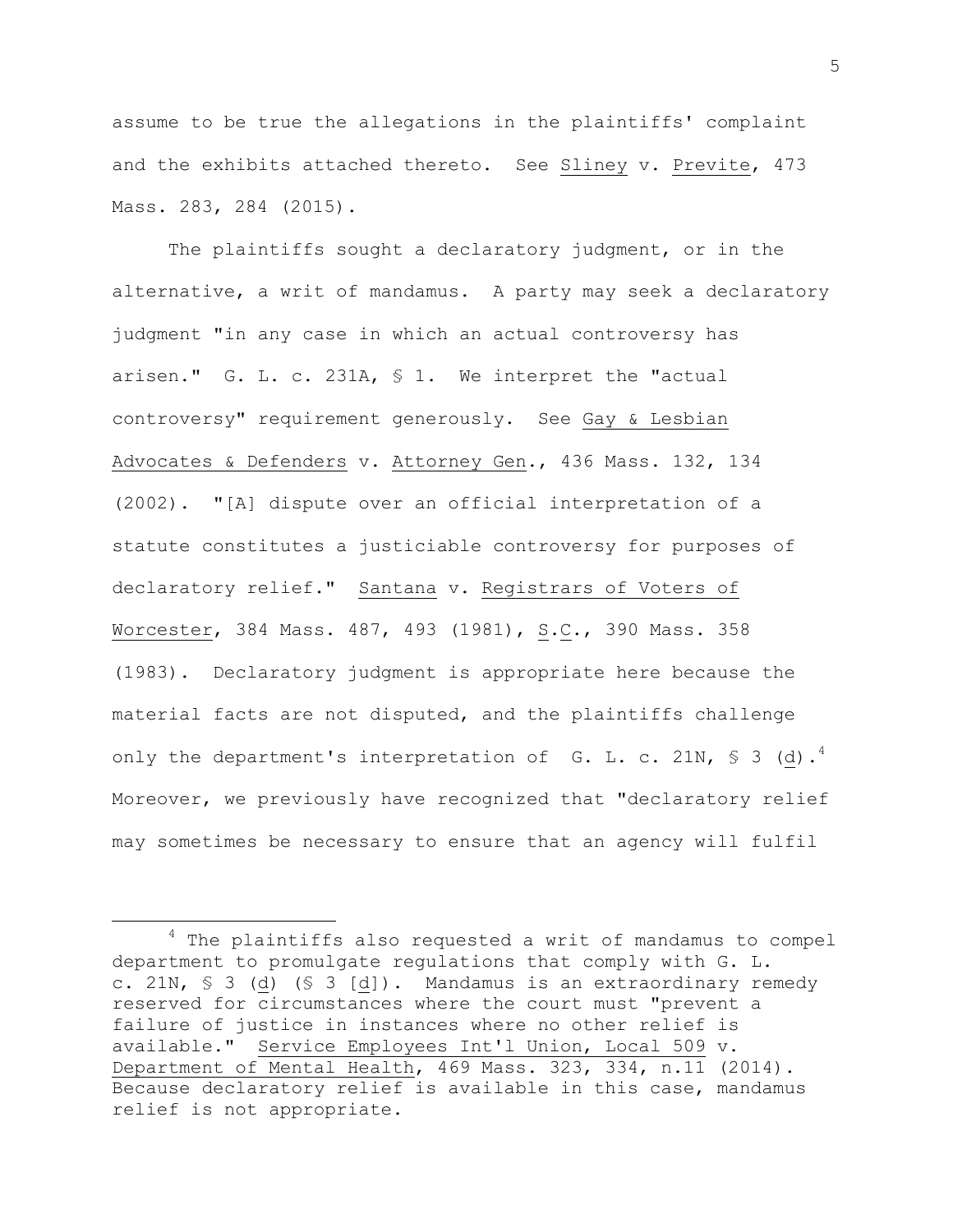its statutory mandate." Smith v. Commissioner of Transitional Assistance, 431 Mass. 638, 651 (2000).

1. Statutory framework. We begin with an overview of § 6 of the act, which enacted the Climate Protection and Green Economy Act, G. L. c. 21N (statute). The act was developed against the backdrop of an emerging consensus shared by a majority of the scientific community that climate change is attributable to increased emissions, as well as perceptions in the Commonwealth that national and international efforts to reduce those emissions are inadequate. See Executive Office of Energy & Environmental Affairs, Massachusetts Clean Energy and Climate Plan for 2020 at 8 (Dec. 29, 2010); Executive Office of Energy & Environmental Affairs, Determination of Greenhouse Gas Emission Limit for 2020 at 1 (Dec. 28, 2010) (Secretary's Determination). See also Massachusetts v. Environmental Protection Agency, 549 U.S. 497, 505 (2007) (petition by Massachusetts, with other States, local governments, and private organizations, arguing Environmental Protection Agency abdicated responsibility under Clean Air Act to regulate emissions of four greenhouse gases, including carbon dioxide). $^5$  The act

 $\overline{a}$ 

 $5$  See Environmental Protection Agency, Regulating Greenhouse Gas Emissions under the Clean Air Act, 73 Fed. Reg. 44,355 (Jul. 30, 2008), in which the Administrator of the Environmental Protection Agency (EPA) stated that the "Clean Air Act, an outdated law originally enacted to control regional pollutants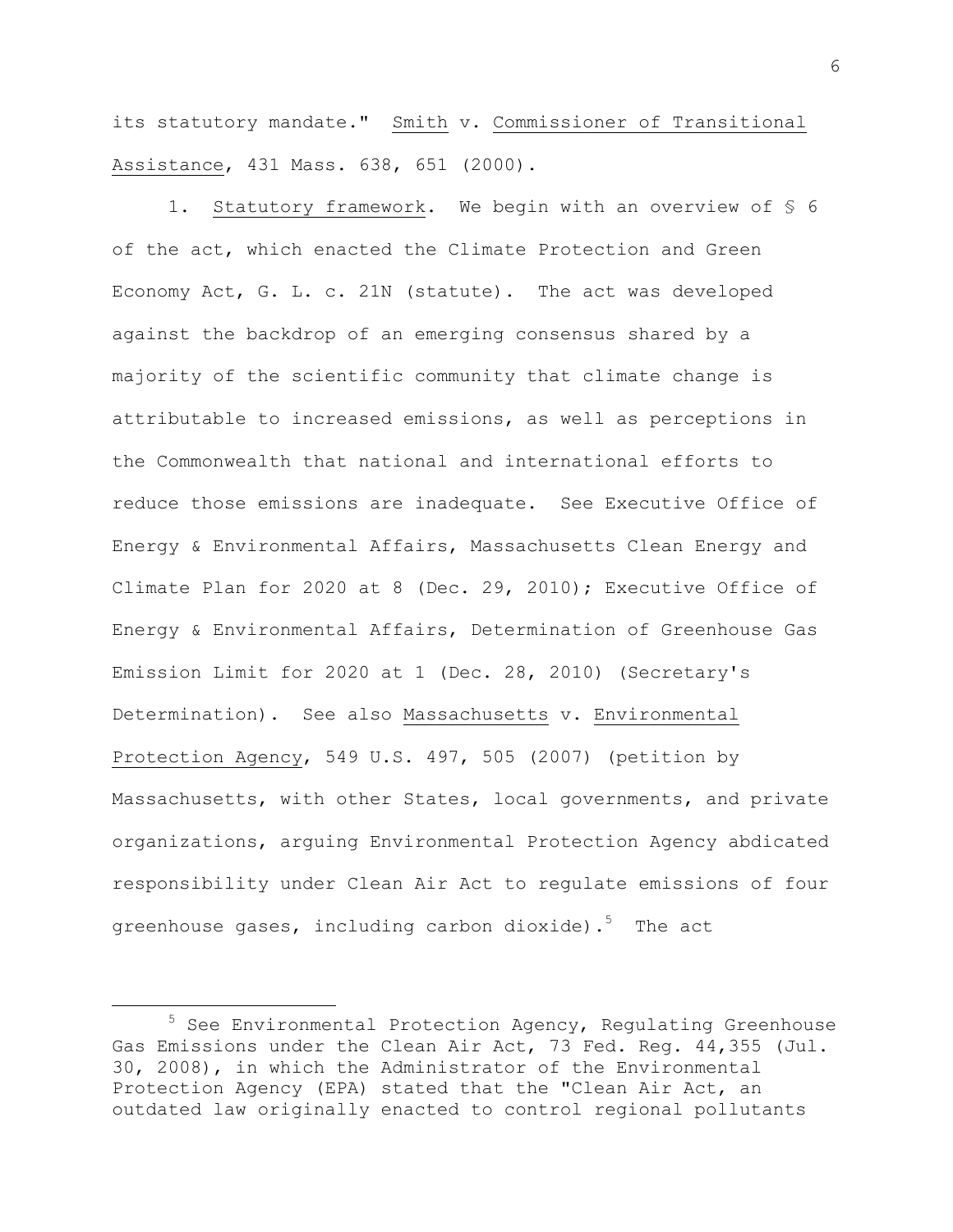established a comprehensive framework to address the effects of climate change in the Commonwealth by reducing emissions to levels that scientific evidence had suggested were needed to avoid the most damaging impacts of climate change. Executive Office of Energy & Environmental Affairs, Commonwealth of Massachusetts Global Warming Solutions Act 5-Year Progress Report at 17 (Dec. 30, 2013) (Progress Report). In accordance with these findings, the statute requires that, by 2050, greenhouse gas emissions be reduced by at least eighty per cent below 1990 levels. G. L. c. 21N, § 3 (b).

The same year that the act became law, the Legislature also enacted companion legislation concerning "Green Communities," St. 2008, c. 169; "Oceans," St. 2008, c. 114; "Clean Energy Biofuels," St. 2008, c. 206; and "Green Jobs," St. 2008, c. 307. "Each act addresses a separate but related piece of the clean energy economy." See Report of the Senate Committee on Global Warming and Climate Change, No Time to Waste, at 10 (Feb. 13, 2015). The act and its companion statutes provide policymakers with a broad array of tools, including "targeted and technologyspecific policies[,] . . . economy-wide and market-based mechanisms," and renewable energy portfolio standards and energy efficiency improvements, to advance a clean energy economy while

that cause direct health effects, is ill-suited for the task of regulating global greenhouse gases."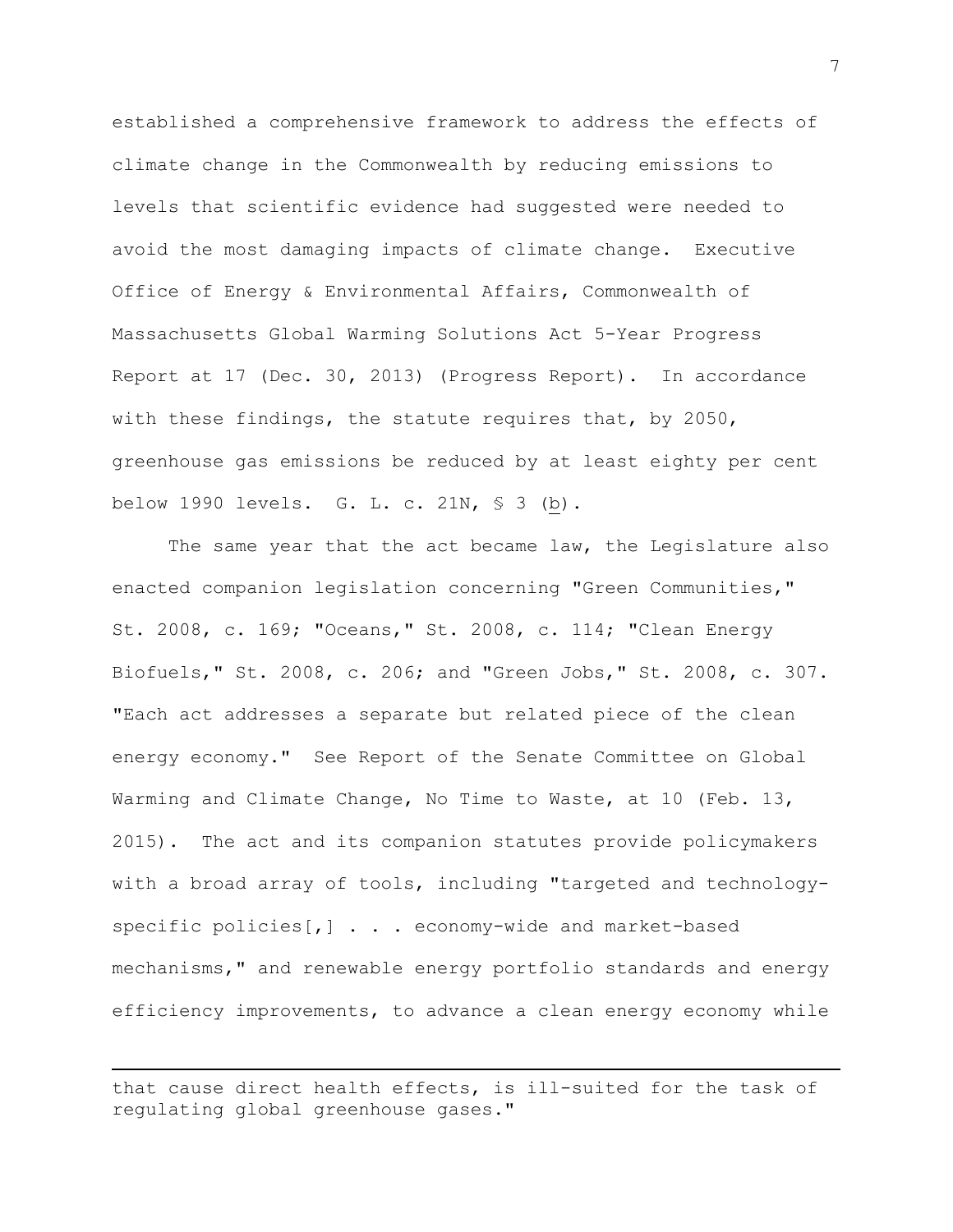reducing emissions and addressing the unique threats that climate change poses to the Commonwealth. See Massachusetts Clean Energy and Climate Plan for 2020, supra, Executive Summary at 7.

The act is one of the primary mechanisms for achieving reductions in emissions, and is the sole piece of legislation authorizing the establishment of legally binding limits on those emissions in the Commonwealth.<sup>6</sup> Secretary's Determination at 1. The act represents a commitment by the Commonwealth "to the most ambitious greenhouse gas reductions for a single state in the entire country." Progress Report at introductory letter from the Secretary. To ensure that the Commonwealth remains on track to meet the reduction limit for 2050, the statute also includes timelines for achieving specified benchmarks in greenhouse gas reductions in 2020, 2030, and 2040. G. L. c. 21N, § 3 (b).

The act designates the Secretary of Energy and Environmental Affairs (secretary) and the department as the

 $6$  By enacting the Global Warming Solutions Act (act), Massachusetts became one of three States in the United States to establish legally binding limits on Statewide greenhouse gas emissions. See Executive Office of Energy & Environmental Affairs, Global Warming Solutions Act 5-Year Progress Report at 17 (Dec. 30, 2013) (Progress Report). In 2006, California's own Global Warning Solutions Act was signed into law. See id. at 17 n.5. Massachusetts' act is based largely on California's version of the law. Compare Cal. Health & Safety Code §§ 38500- 38599 (2014).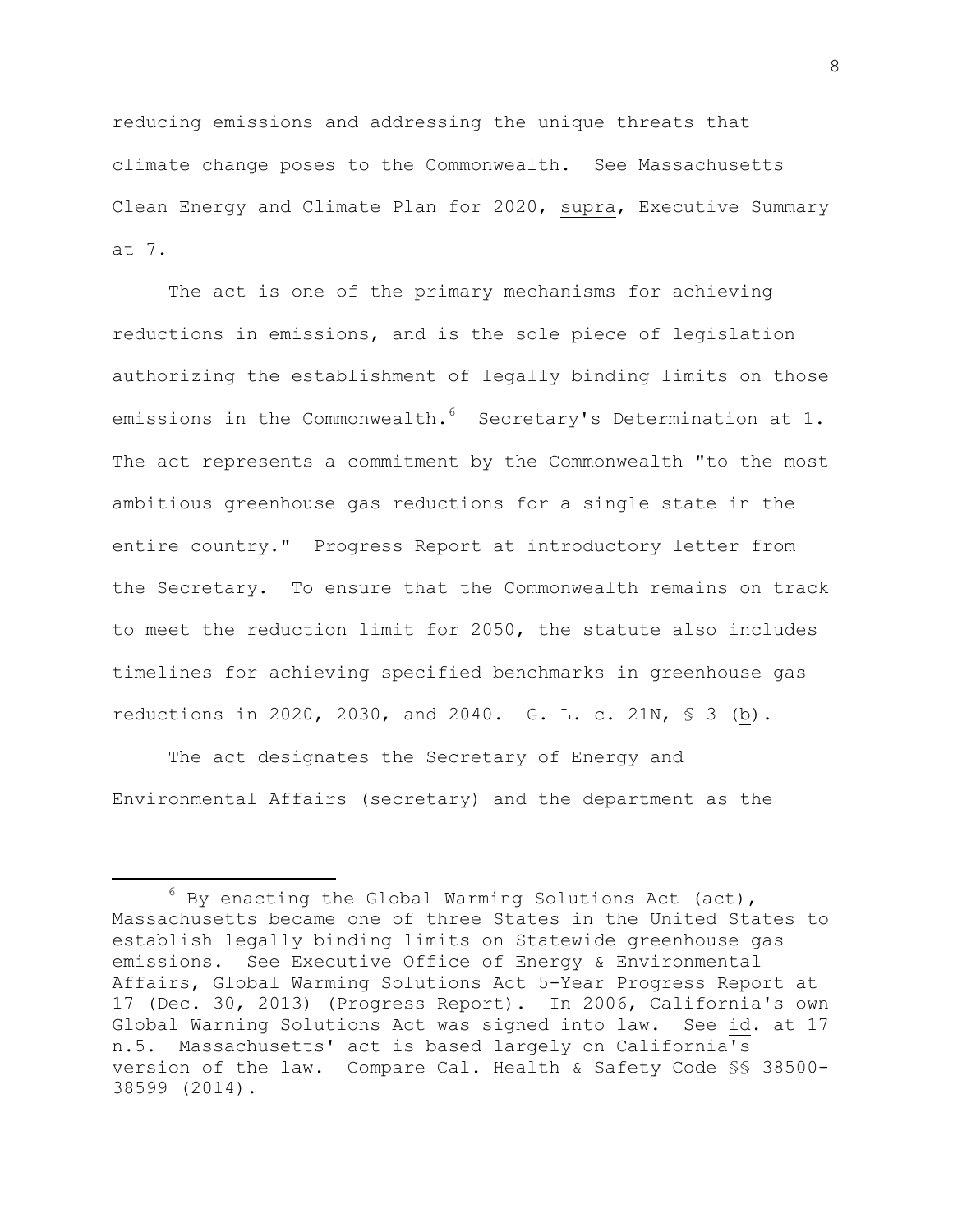entities primarily responsible for implementing the act. $^7$  See generally G. L. c. 21N. The design of the act is synergistic, imposing numerous directives and timelines on the secretary and the department to perform certain duties, subject to deadlines. See St. 2008, c. 298, §§ 10-18. These duties are to be performed chronologically, and are largely contingent on one another. First, by January 1, 2009, the department was to establish a greenhouse gas reporting regime and registry, which permits the secretary to measure compliance with greenhouse gas emissions reduction efforts. See G. L. c. 21N, § 2 (a)-(c); St. 2008, c. 298, § 10. Second, by July 1, 2009, the department was to determine a baseline emissions level equal to the sum of all emissions from Commonwealth sources for calendar year 1990 and "reasonably project" what the emissions level would be in calendar year 2020 "if no measures are imposed to lower emissions other than those formally adopted and implemented as of January 1, 2009" (known as business as usual level). See G. L. c. 21N, § 3 (a); St. 2008, c. 298, § 14. Next, the secretary was required, by January 1, 2011, in consultation with the department and the Department of Energy Resources, to a adopt Statewide emission limit for 2020 using the "business as

 $\overline{a}$ 

 $7$  The Secretary of Energy and Environmental Affairs (secretary) oversees the Commonwealth's six environmental, natural resource, and energy regulatory agencies, including the Department of Environmental Protection (department). See G. L. c. 21A, §§ 1, 7.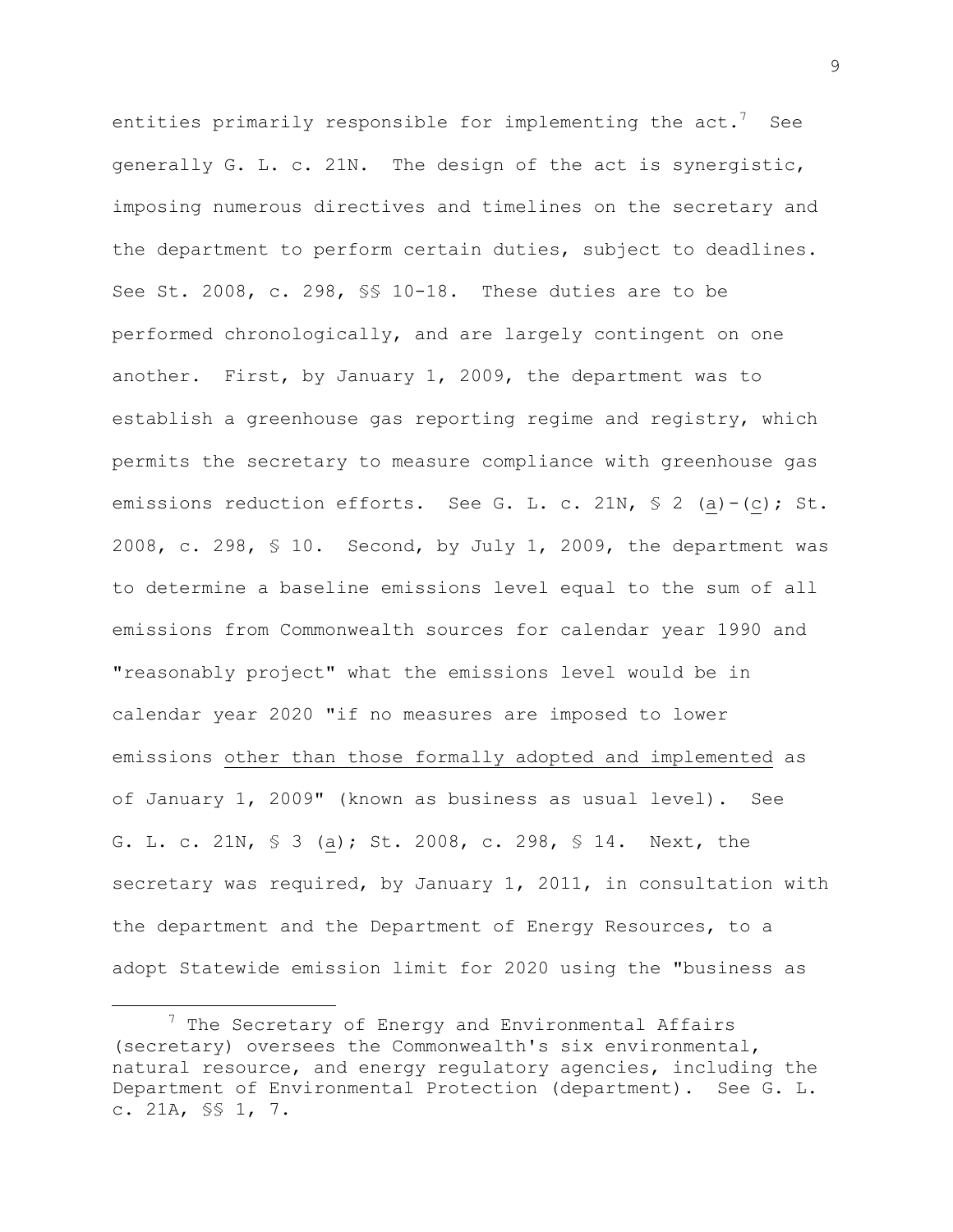usual" baseline*.* <sup>8</sup> See G. L. c. 21N, § 3 (b); St. 2008, c. 298, § 15. Additionally, by the same date, the secretary was required to adopt a limit for 2020 that was between ten and twenty-five per cent below the 1990 emissions level, as well as a plan for achieving said reduction. See G. L. c. 21N, §§ 3 (b) (1), 4 (a); St. 2008, c. 298, § 15. Next, by January 1, 2012, the department was to promulgate regulations pursuant to  $\S$  3 (d) "establishing a desired level of declining annual aggregate emission limits for sources or categories of sources that emit greenhouse gas emissions."<sup>9</sup> See St. 2008, c. 298, § 16. These regulations were to take effect on January 1, 2013. Id.

 $8$  As noted, G. L. c. 21N (statute) also requires the secretary to adopt interim emissions levels for 2030, 2040, and 2050. G. L. c. 21N, § 3 (b). The emissions level for 2050 must be set at least eighty per cent below the 1990 baseline. Id.

 $\overline{a}$ 

 $9$  A "[q]reenhouse gas emissions source" is any "source, or categories of sources, of greenhouse gas emissions with emissions that are at a level of significance, as determined by the secretary, that its participation in the program established under this chapter will enable the secretary to effectively reduce greenhouse gas emissions and monitor compliance with the [S]tatewide greenhouse gas emissions limit." G. L. c. 21N, § 1.

The department contends that the phrase "category of sources" is not defined in the statute. To the contrary, the phrase "sources or category of sources" is part of the definition of "greenhouse gas emissions source" and plainly refers to a source of greenhouse gas emissions.

"Sources or category of sources" is a term of art in environmental law, and refers to the process by which regulators sometimes devise categories or subcategories of sources to ensure that rules are implemented fairly and rationally as they apply to a regulated source of greenhouse gas emissions. See,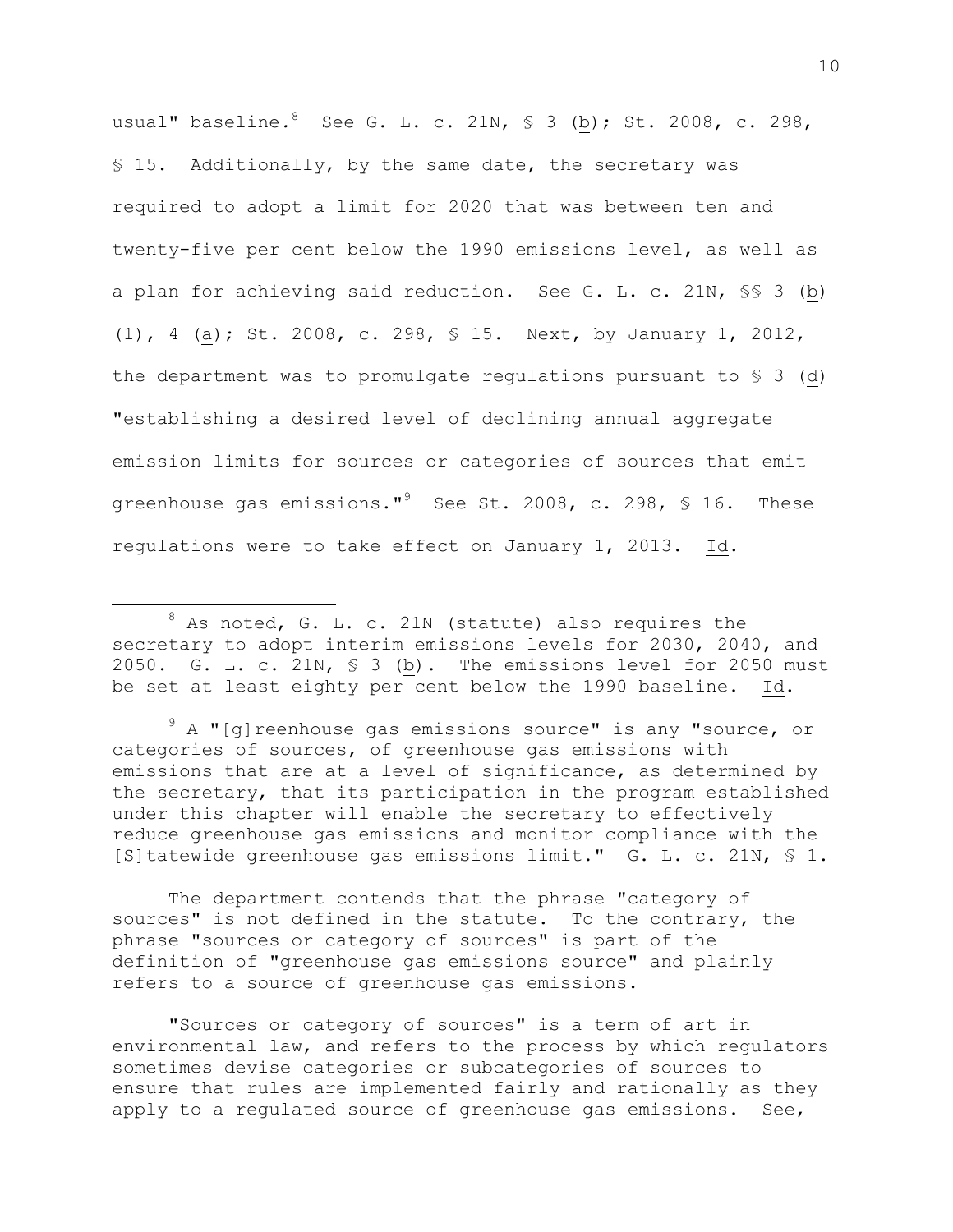It is undisputed by the parties that the department met each of the statutory deadlines, except for the deadline for promulgating the § 3 (d) regulations. The department promulgated initial emission reporting regulations in December, 2008, see 310 Code Mass. Regs. 7.71 (2013), and amended the reporting requirements of the regulations in June, 2009, to address reporting by sellers of retail electricity. See Progress Report at 18. In July, 2009, the department published a report establishing a 1990 baseline and projection of Statewide greenhouse gas emissions for a likely "business-asusual" case to 2020. Id. In December, 2010, the secretary set a Statewide limit on greenhouse gas emissions of twenty-five per cent below the 1990 levels by 2020. Id. See Secretary's Determination at 1. At the same time, the secretary released the comprehensive Massachusetts Clean Energy and Climate Plan for 2020, discussed supra, in which he identified major sources of greenhouse gases that should be addressed as part of the plan

e.g., 42 U.S.C. § 7412(e)(2) (1999) ("In determining priorities for promulgating standards under subsection (d) of this section, the Administrator shall consider  $\ldots$  (C) the efficiency of grouping categories or subcategories according to the pollutants emitted, or the processes or technologies used"). The EPA has often devised subcategories. See, e.g., 61 Fed. Reg. 27132 (May 30, 1996) (printing and publishing); 61 Fed. Reg. 46906 (Sept. 5, 1996) (polymers and resins); 61 Fed. Reg. 48208 (Sept. 12, 1996) (polymers and resins); 62 Fed. Reg. 49052 (Sept. 18, 1997) (steel pickling); 63 Fed. Reg. 18504 (April 15, 1998) (pulp and paper); 64 Fed. Reg. 27450 (May 20, 1999) (ferroalloys); 64 Fed. Reg. 57572 (Oct. 26, 1999) (publicly owned treatment works); 67 Fed. Reg. 9156 (Feb. 27, 2002) (leather finishing).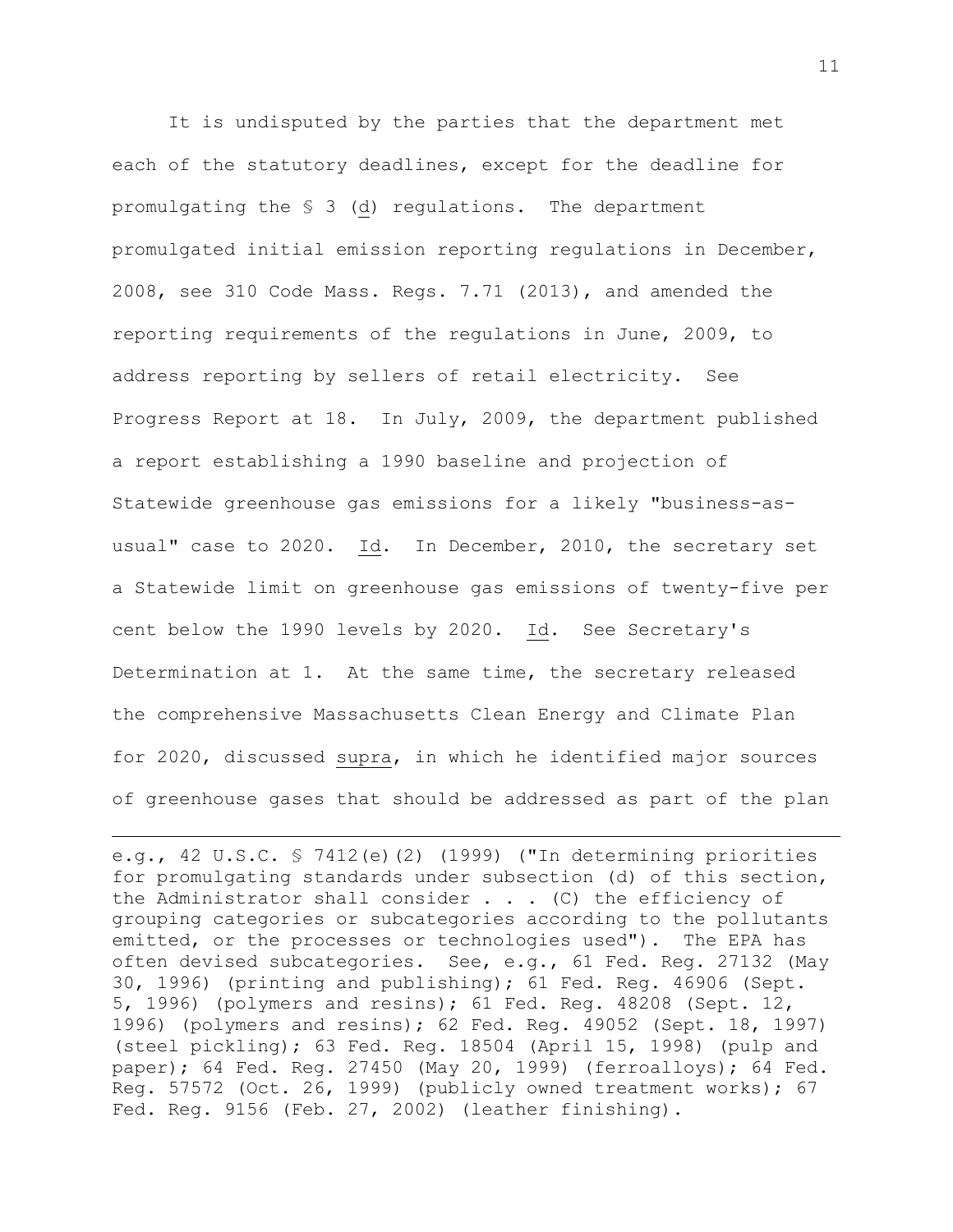to reduce emissions. See Progress Report at 18. The secretary's determination of the limit for 2020 was based on analysis by the staff of the agencies under the secretary's purview pursuant to the requirements of the statute, information and reports gathered from the Climate Protection and Green Economy Advisory Committee (established by the secretary), public hearings, and written public comments. Secretary's Determination at 3-4. His determination also took into account that actions taken under other statutory mandates were expected to produce Statewide greenhouse gas emissions reductions of about eighteen per cent below 1990 levels. Id. See Eastern Research Group Final Report to the Climate Protections & Green Economy Advisory Committee, Initial Estimates of Emissions Reductions from Existing Policies Related to Reducing Greenhouse Gas Emissions, 2, 4, 6 (April 30, 2010) (Final Report), available at

http://www.mass.gov/eea/docs/dep/air/climate/ergrptf.pdf [https://perma.cc/8Q47-NGSA]. This eighteen per cent calculation accounted for reductions associated with the LEV program and the RGGI. See Final Report at 2, 4, 6.

Thus, to reach the twenty-five per cent reduction level by 2020, the Commonwealth would have to implement additional measures to achieve approximately seven per cent in further emissions reductions. The parties agree that these reductions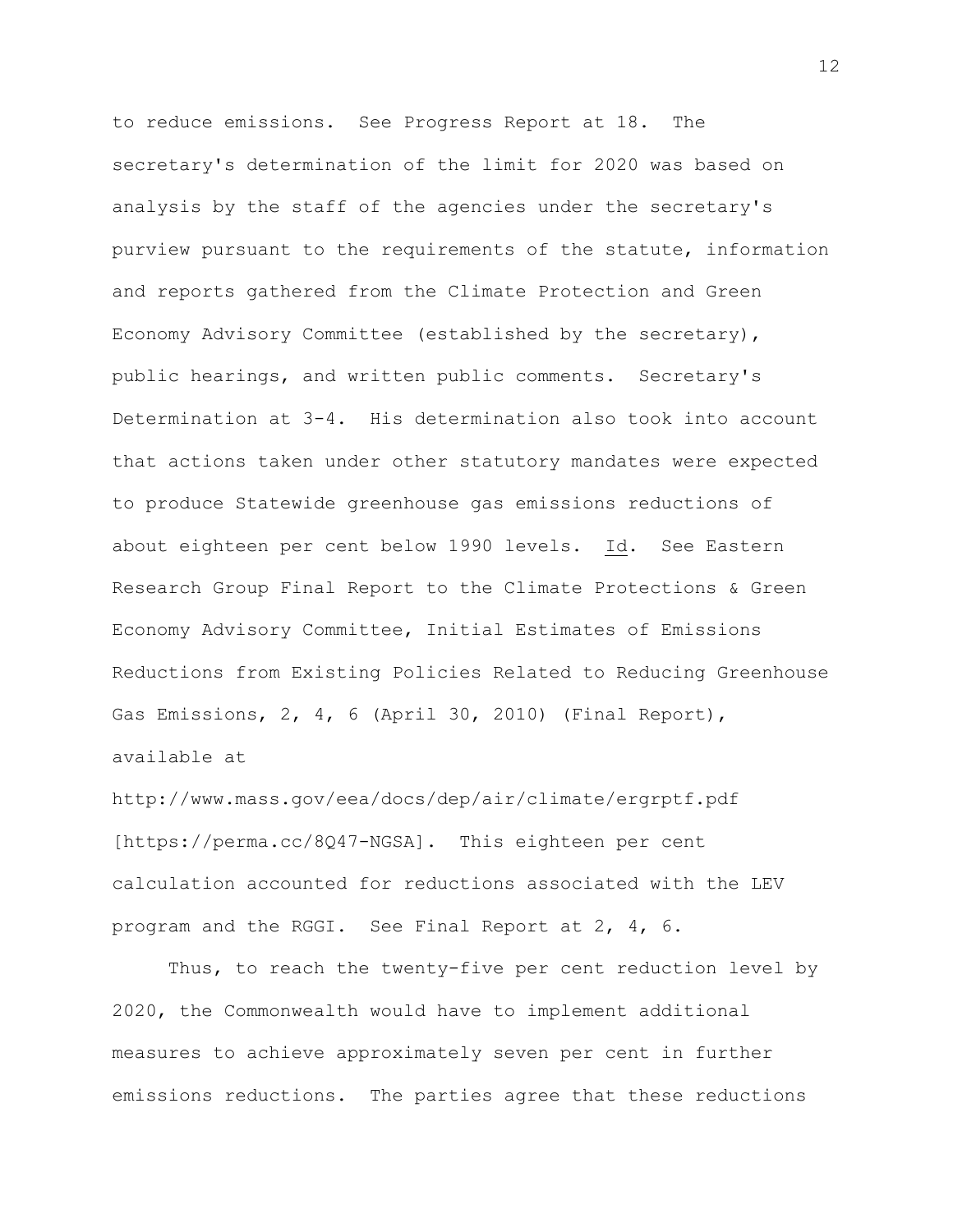need not be attributable solely to regulations passed pursuant to § 3 (d), but rather recognize that a variety of policies and programs, including actions taken under other statutory programs, such as the Green Communities Act, G. L. c. 7, § 9A, may produce measurable reductions. Secretary's Determination at 5.

2. Statutory language. General Laws c. 21N, § 3 (d), states that "[t]he department shall promulgate regulations establishing a desired level of declining annual aggregate emission limits for sources or categories of sources that emit greenhouse gas emissions." The plaintiffs interpret the provision to require the promulgation of regulations that address multiple sources or categories of sources of emissions, impose a limit on emissions that may be released, limit the aggregate emissions released, set emission limits for each year, and set limits that decline on an annual basis. They also claim that the regulatory initiatives cited by the department fail to comply with the requirements of § 3 (d). The department counters that § 3 (d) requires it only to establish aspirational targets, or in the alternative, that it has substantially complied with the mandate of § 3 (d) through its promulgation of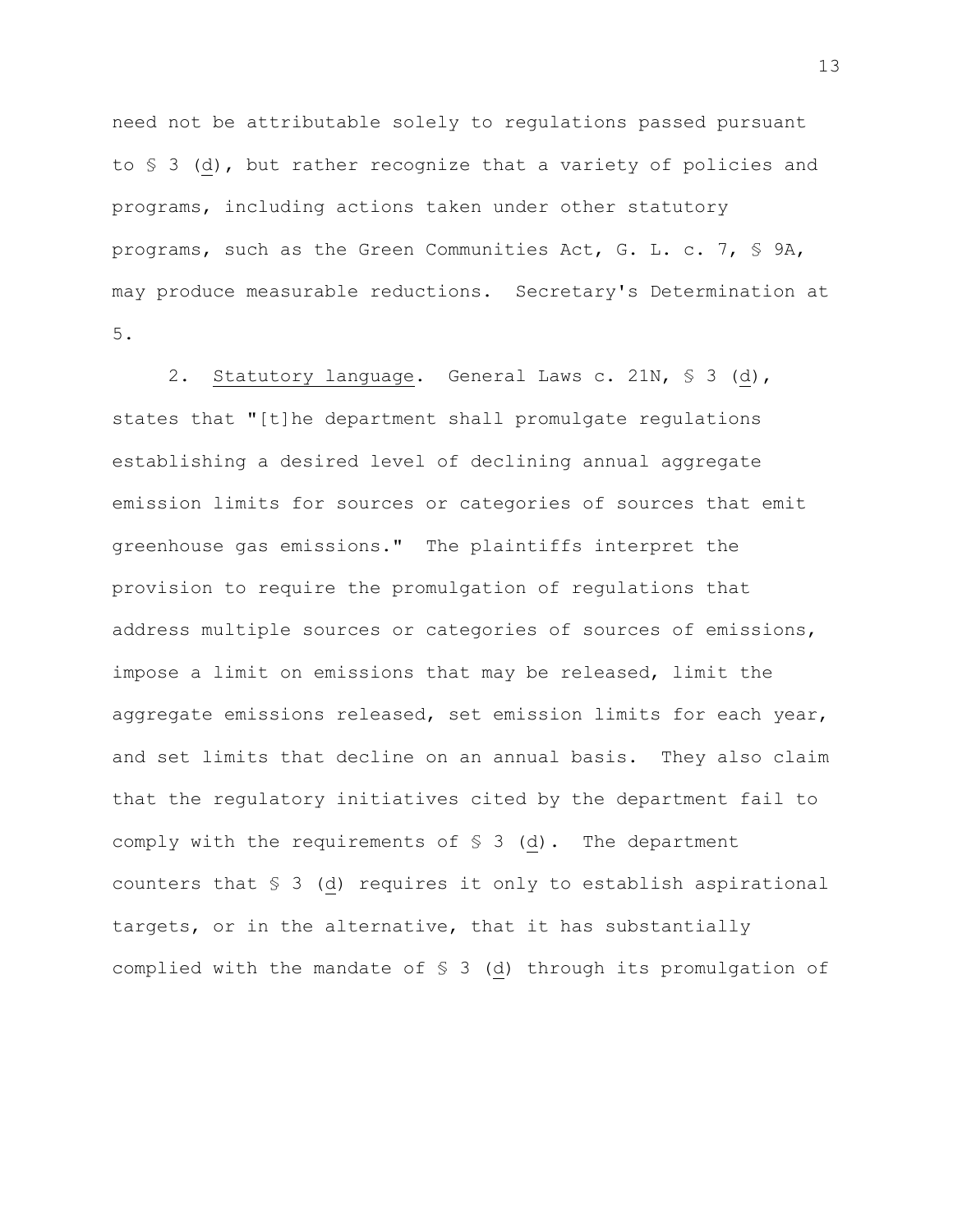the sulfur hexafluoride regulations and its amendments to the RGGI and LEV regulatory schemes. $^{10}$ 

We review de novo questions concerning the meaning of an agency's enabling statute. See Commerce Ins. Co. v. Commissioner of Ins., 447 Mass. 478, 481 (2006). Where the words in a statute are "clear and unambiguous," we them effect as "the legislature's expressed intent." Providence & Worcester R.R. v. Energy Facilities Siting Board, 453 Mass. 135, 141 (2009). If we conclude, however, that the statutory language is "sufficiently ambiguous to support multiple, rational interpretations," Biogen IDEC MA, Inc. v. Treasurer & Receiver Gen., 454 Mass. 174, 186 (2009), then "we look to the cause of its enactment, the mischief or imperfection to be remedied and the main object to be accomplished, to the end that the purpose of its framers may be effectuated" (citations and quotations omitted). Entergy Nuclear Generation Co. v. Department of Envt'l Protection, 459 Mass. 319, 329 (2011).

The department has "a wide range of discretion in establishing the parameters of its authority pursuant to the

l

<sup>&</sup>lt;sup>10</sup> The department, in its brief, argues that  $\sqrt{5}$  3 (d) does not require the creation of entirely new regulatory programs, but rather that the department's amendments to existing programs can satisfy the mandate of  $S = S$  (d). We need not decide whether an agency can comply with a statutory mandate to promulgate regulations by referring to existing regulations, because we conclude that none of the programs cited to by the department complies with the requirements of § 3 (d).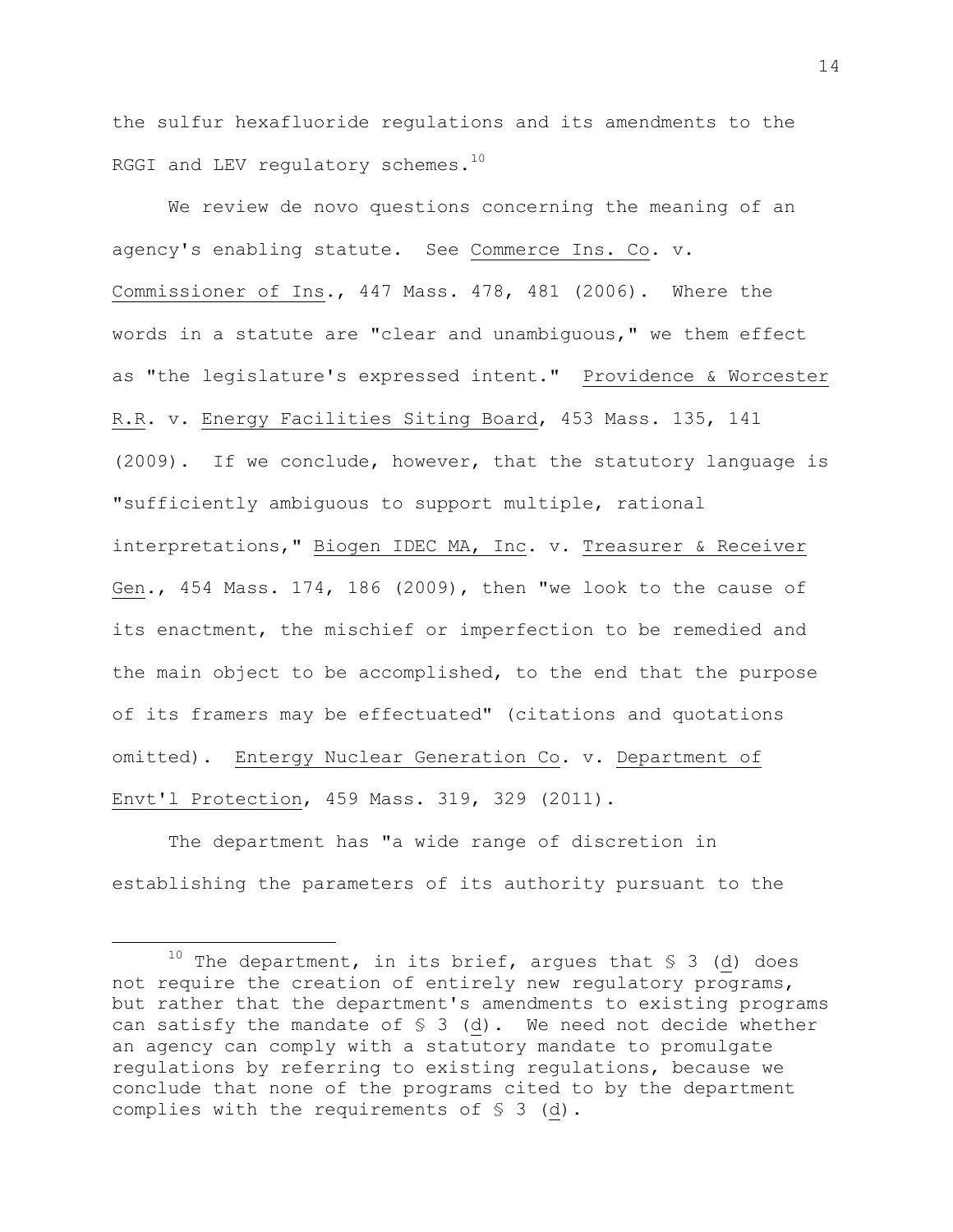enabling legislation." Moot v. Department of Envt'l Protection, 448 Mass. 340, 346 (2007), S.C., 456 Mass. 309 (2010), quoting Levy v. Board of Registration & Discipline in Med.*,* 378 Mass. 519, 525 (1979). Nonetheless, statutory interpretation is ultimately the duty of the courts, and for that reason, the "principle of according weight to an agency's discretion . . . is one of deference, not abdication, and this court will not hesitate to overrule agency interpretations of statutes or rules when those interpretations are arbitrary or unreasonable" (citations and quotations omitted). Moot, supra at 346.

Moreover, our interpretation of statutes is not restricted to determining only their "simple, literal or strict verbal meaning" but also considers their "development, their progression through the legislative body, the history of the times, prior legislation, contemporary customs and conditions and the system of positive law of which they are part  $\ldots$ ." Oxford v. Oxford Water Co., 391 Mass. 581, 588 (1984), quoting Commonwealth v. Welosky*,* 276 Mass. 398, 401 (1931), cert. denied, 284 U.S. 684 (1932).

Taking these considerations together, we conclude that the language of § 3 (d) is unambiguous, and, as detailed throughout this opinion, we reject the department's interpretation of the provision, which would tend to undermine the act's central purpose of reducing emissions in the Commonwealth.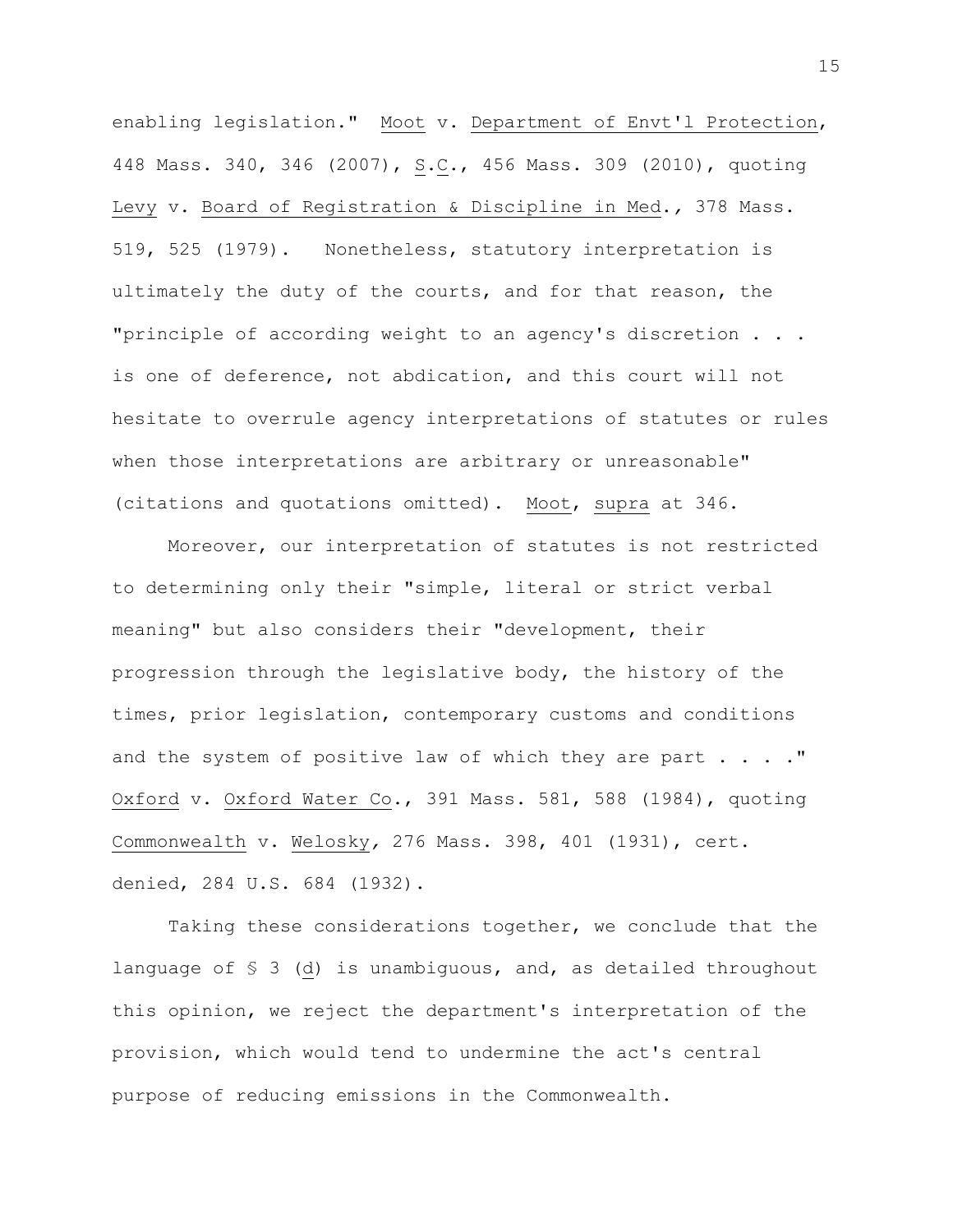a. Limits versus targets. Because the question whether § 3 (d) requires the department to promulgate regulations establishing binding limits on emissions or merely aspirational targets is central to our determination of whether the agency has met its obligations under the statute, we begin our construction of the provision with the meaning of the word "emission limits" as it appears in § 3 (d). The plaintiffs contend that the phrase "emission limits" requires the department to issue regulations that establish binding caps on sources or categories of sources of emissions; the department argues that the phrase, as used in  $S$  3 (d), requires it only to promulgate regulations that establish aspirational goals or unenforceable targets because the phrase is modified by the phrase "desired level."

With respect to this point, we are guided by two wellestablished principles of statutory construction. First, where the same word is used in different parts of a statute, it "should be given the same meaning . . . barring some plain contrary indication." CFM Buckley/North LLC v. Assessors of Greenfield, 453 Mass. 404, 408 (2009), quoting Connolly v. Division of Pub. Employee Retirement Admin., 415 Mass. 800, 802– 803 (1993). Second, "[a]ll the words of a statute are to be given their ordinary and usual meaning" and we construe "each clause or phrase . . . with reference to every other clause or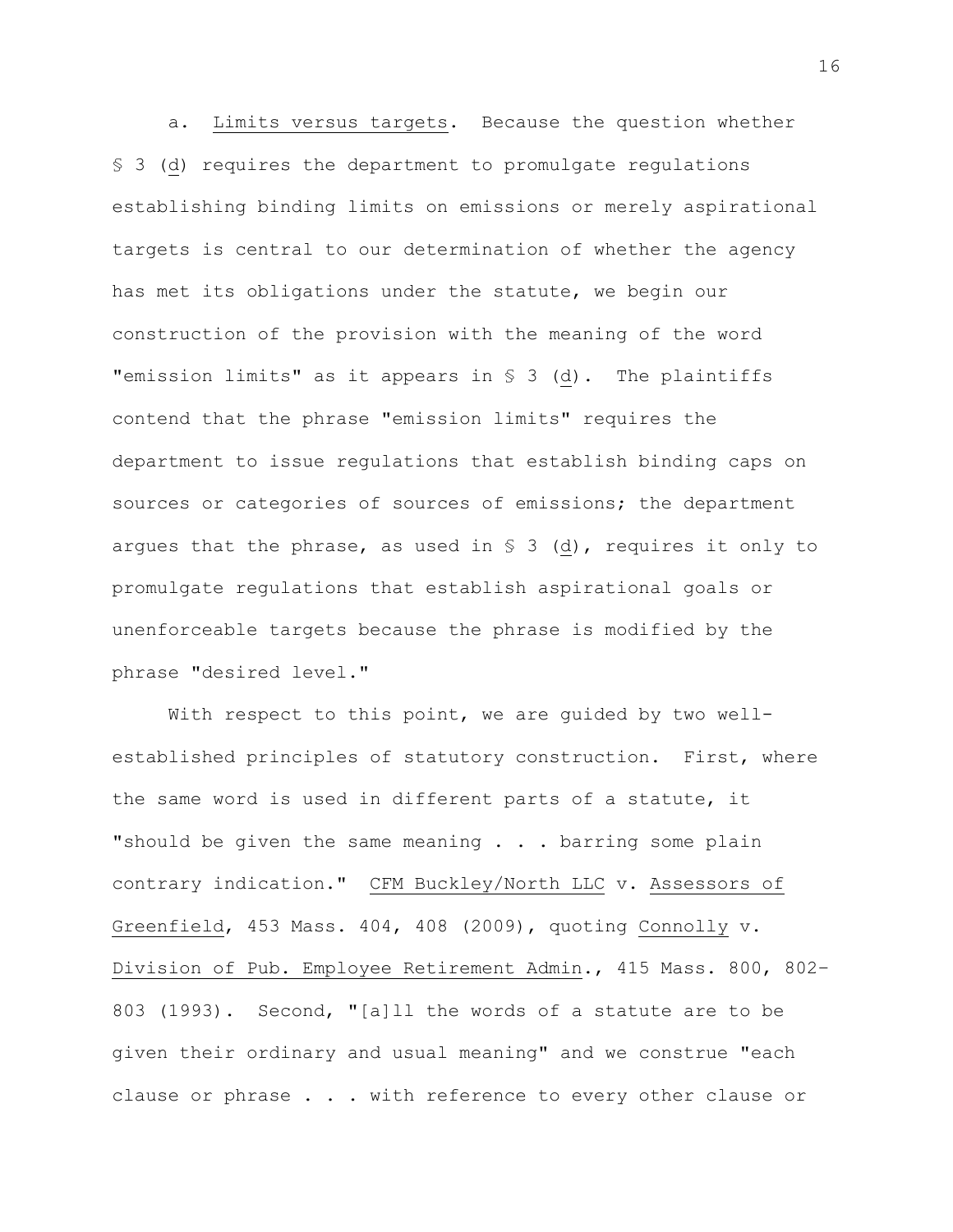phrase without giving undue emphasis to any one group of words, so that, if reasonably possible, all parts shall be construed as consistent with each other so as to form a harmonious enactment effectual to accomplish its manifest purpose." [Worcester](https://a.next.westlaw.com/Link/Document/FullText?findType=Y&serNum=2030530375&pubNum=0000578&originatingDoc=I026353ae77f311e5b86bd602cb8781fa&refType=RP&originationContext=document&transitionType=DocumentItem&contextData=(sc.Search)) v. College Hill Props., LLC, [465 Mass. 134, 139 \(2013\),](https://a.next.westlaw.com/Link/Document/FullText?findType=Y&serNum=2030530375&pubNum=0000578&originatingDoc=I026353ae77f311e5b86bd602cb8781fa&refType=RP&originationContext=document&transitionType=DocumentItem&contextData=(sc.Search)) quoting Selectmen of Topsfield [v. State Racing Comm'n,](https://a.next.westlaw.com/Link/Document/FullText?findType=Y&serNum=1949108556&pubNum=0000578&originatingDoc=I026353ae77f311e5b86bd602cb8781fa&refType=RP&originationContext=document&transitionType=DocumentItem&contextData=(sc.Search)) 324 Mass. 309, 312–[313 \(1949\).](https://a.next.westlaw.com/Link/Document/FullText?findType=Y&serNum=1949108556&pubNum=0000578&originatingDoc=I026353ae77f311e5b86bd602cb8781fa&refType=RP&originationContext=document&transitionType=DocumentItem&contextData=(sc.Search))

Applying these canons of interpretation, the parties agree that the emissions reduction levels established by G. L. c. 21N, §§ 3 (b) and 4 (a), are legally binding "[g]reenhouse gas emission limits" as defined in  $S$  1.<sup>11</sup> See Secretary's Determination at 1. Despite this**,** the department asserts that because § 3 (d) uses the term "emission limits" rather than the statutorily defined term "greenhouse gas emissions limit," that term is inapplicable to § 3 (d), and accordingly, regulations promulgated thereunder need not set binding caps on emissions. We disagree. This argument ignores the fact that the term "emissions limit(s)," unmodified by "greenhouse gas," appears eight times in  $S_3$  (b) and twice in  $S_4$  (a). In both of these sections, however, there can be no doubt that the "emissions" referenced are greenhouse gas emissions, and not emissions of

l

 $11$  General Laws c. 21N, § 1, defines "[g]reenhouse gas emissions limit" as "an authorization, during a specified year, to emit up to a level of greenhouse gases specified by the secretary, expressed in tons of carbon dioxide equivalents."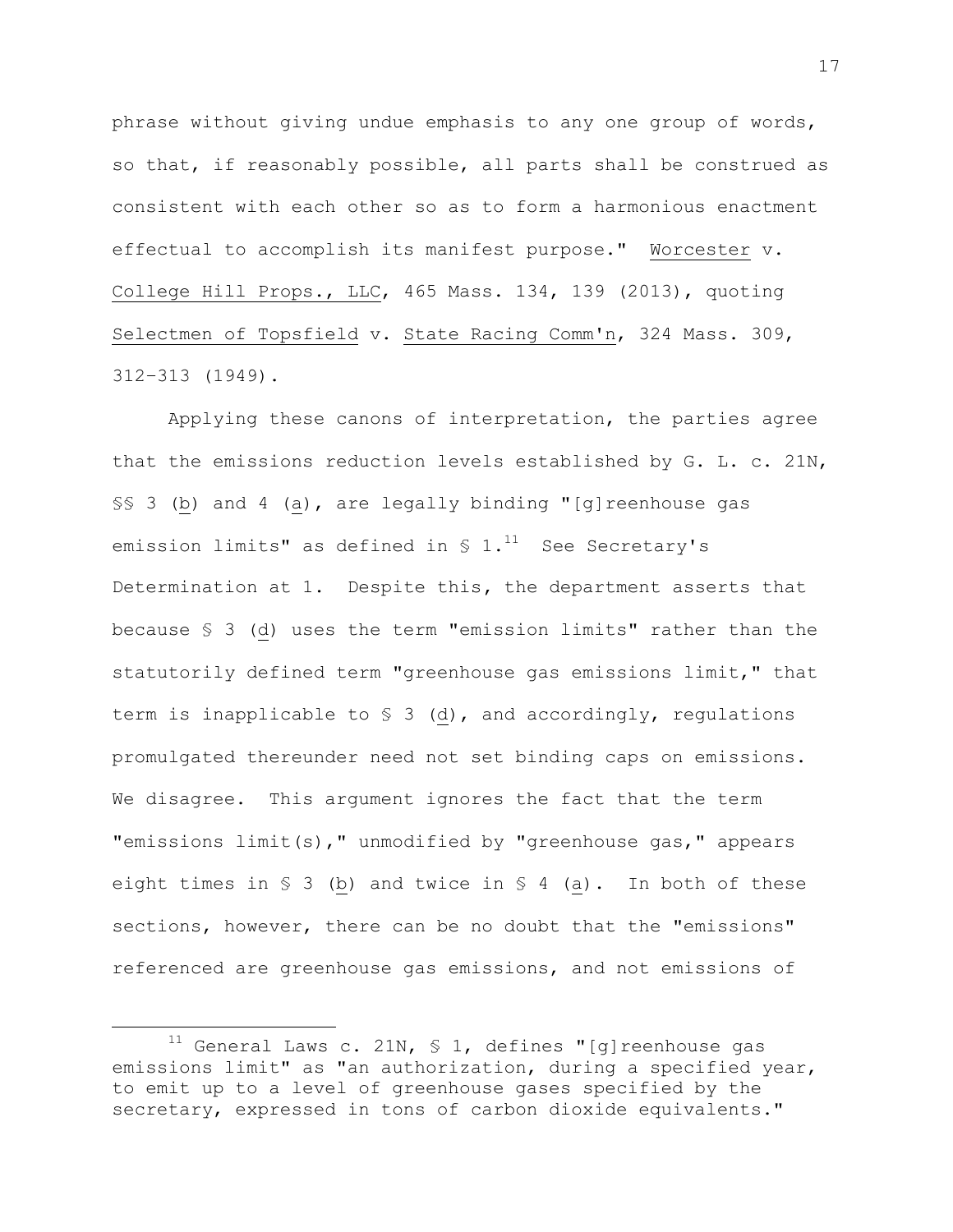some other type. The same holds true for § 3 (d), which calls for emission limits on "sources or categories of sources that emit greenhouse gas emissions" (emphasis added). It is apparent from the plain language that § 3 (d) refers to "greenhouse gas emissions limits" and that the term should accordingly be given its statutorily defined meaning, which calls for a volumetric cap on emissions, expressed in tons of carbon dioxide equivalents. 12

The context in which the word "limits" appears also is instructive to our determination of whether an actual cap on emissions is required by § 3 (d). The statute directs the department to establish "desired level[s] of . . . emissions limits" through the promulgation of regulations. G. L. c. 21N, § 3 (d). A regulation, by its definition, is not aspirational. See Black's Law Dictionary, 1475 (10th ed. 2014) (defining

l

<sup>12</sup> Because we concluded that the term "emission limits" as it appears in § 3 (d) refers to the statutorily defined term greenhouse gas emissions limits, we reject the department's contention that the statutory requirement that limits be expressed in carbon dioxide equivalents applies only to "Statewide greenhouse gas emissions." G. L. c. 21N, § 1. This argument ignores the definition of "greenhouse gas emissions limit," which, by definition must also be expressed in carbon dioxide equivalents. See note 11, supra. Moreover, the department offers no reason why it cannot express limits in carbon dioxide equivalents, which is how emissions reductions are measured and reported in reports related to progress in meeting the act's goals. See, e.g., Executive Office of Energy & Environmental Affairs, Massachusetts Clean Energy and Climate Plan for 2020, Executive Summary at 6 (Dec. 29, 2010); Progress Report at 4, 12.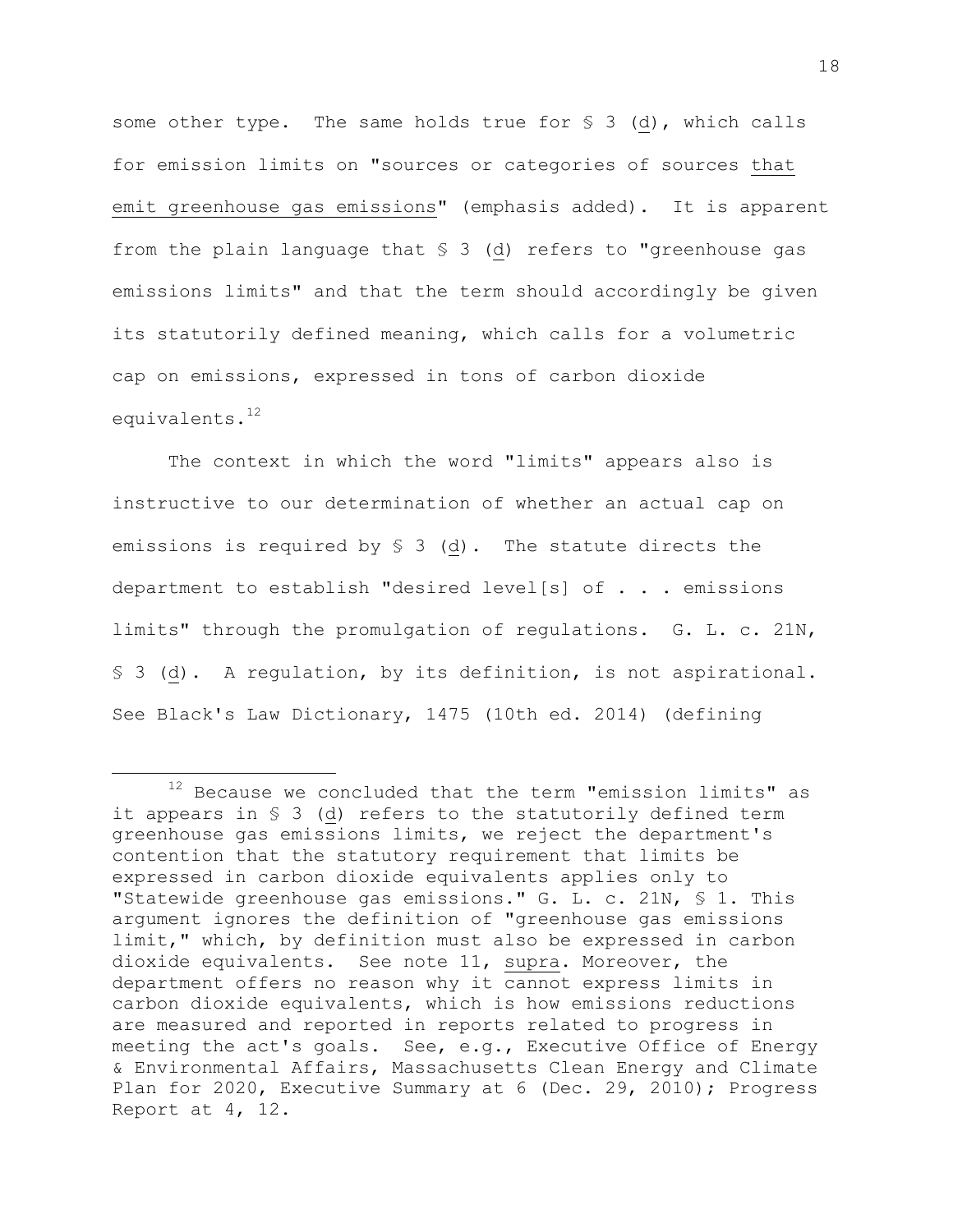"regulation" as "[c]ontrol over something by rule or restriction . . ."). It is doubtful that the Legislature would require the promulgation of regulations had it only meant for the department to set aspirational targets, and if that was its intention, it could have used the word "target" or "goal."<sup>13</sup> Given this, we see no indication that the Legislature intended to distinguish between the term "emission limits" in § 3 (d) and its meaning as defined in § 1 of the statute and as it is used in §§ 3 (b) and 4 (a).

Second, giving the word "desired" its ordinary meaning, we reject the department's position that the Legislature's use of the word evinces its intent for the department to establish target emissions levels rather than legally binding limits as inconsistent with the manifest purpose of the statute. Although it is true that the word "desired" can mean "that is longed or hoped for," the term is also defined as "predetermined to be suitable or satisfactory; prescribed as requisite." Webster's Third New International Dictionary 612 (2002). Taking this definition together with the act's central aim of reducing emissions in the Commonwealth, as well as the language of G. L.

 $^{13}$  The Legislature also could have used the statutorily defined term "[e]missions reduction measures," which refers to "programs, measures, standards, and alternative compliance mechanisms authorized pursuant to this chapter, applicable to sources or categories of sources that are designed to reduce emissions of greenhouse gases." G. L. c. 21N, § 1.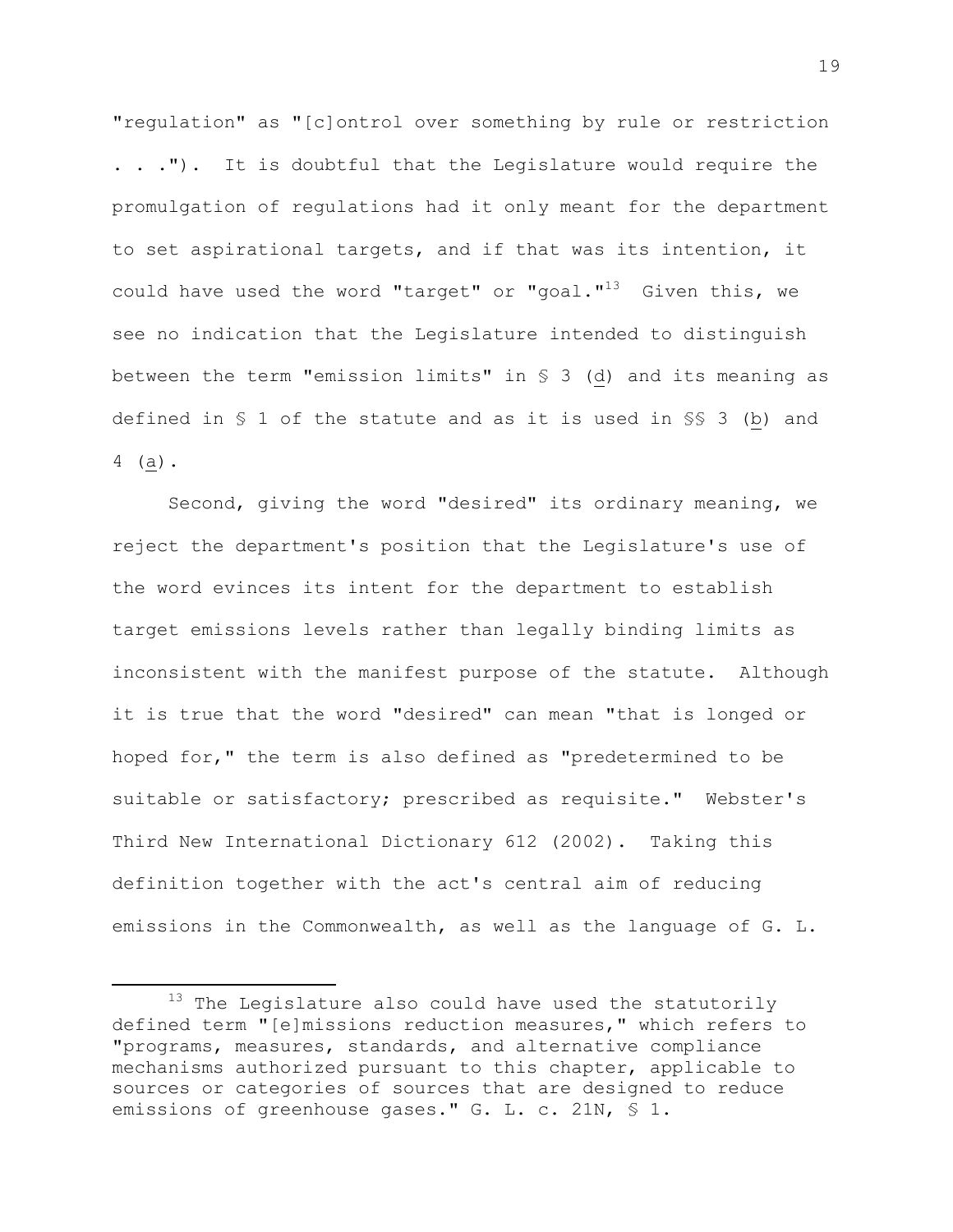c. 21N, §§ 3 and 4, it is apparent that the Legislature ascribed the latter meaning to the word "desired." This interpretation accounts for the fact that the Legislature, at the time it enacted the statute, knew only that the emissions limit for 2020 would be set between ten and twenty-five per cent below the 1990 emissions level. See G. L. c. 21N, SS 3 (b), 4 (a). Thus, by using the word "desired" to modify "level," the Legislature intended for the department to establish emission limits by sources or categories of sources, and left it to the department to determine what those limits would need to be to achieve the compulsory reductions set by the secretary in accord with §§ 3 (b) and 4 (a).

The statutory deadline for promulgating regulations pursuant to § 3 (d) lends further support to our interpretation of the phrase "desired levels," especially in conjunction with the statutory timeline, which required the department to promulgate regulations after the creation of the greenhouse gas emissions registry, the determination of the limit for 2020, and the publication of the Secretary's plan for achieving the limit for 2020, all of which would need to be considered in determining both what sources of greenhouse gases to regulate, as well as what emissions limits would be required with respect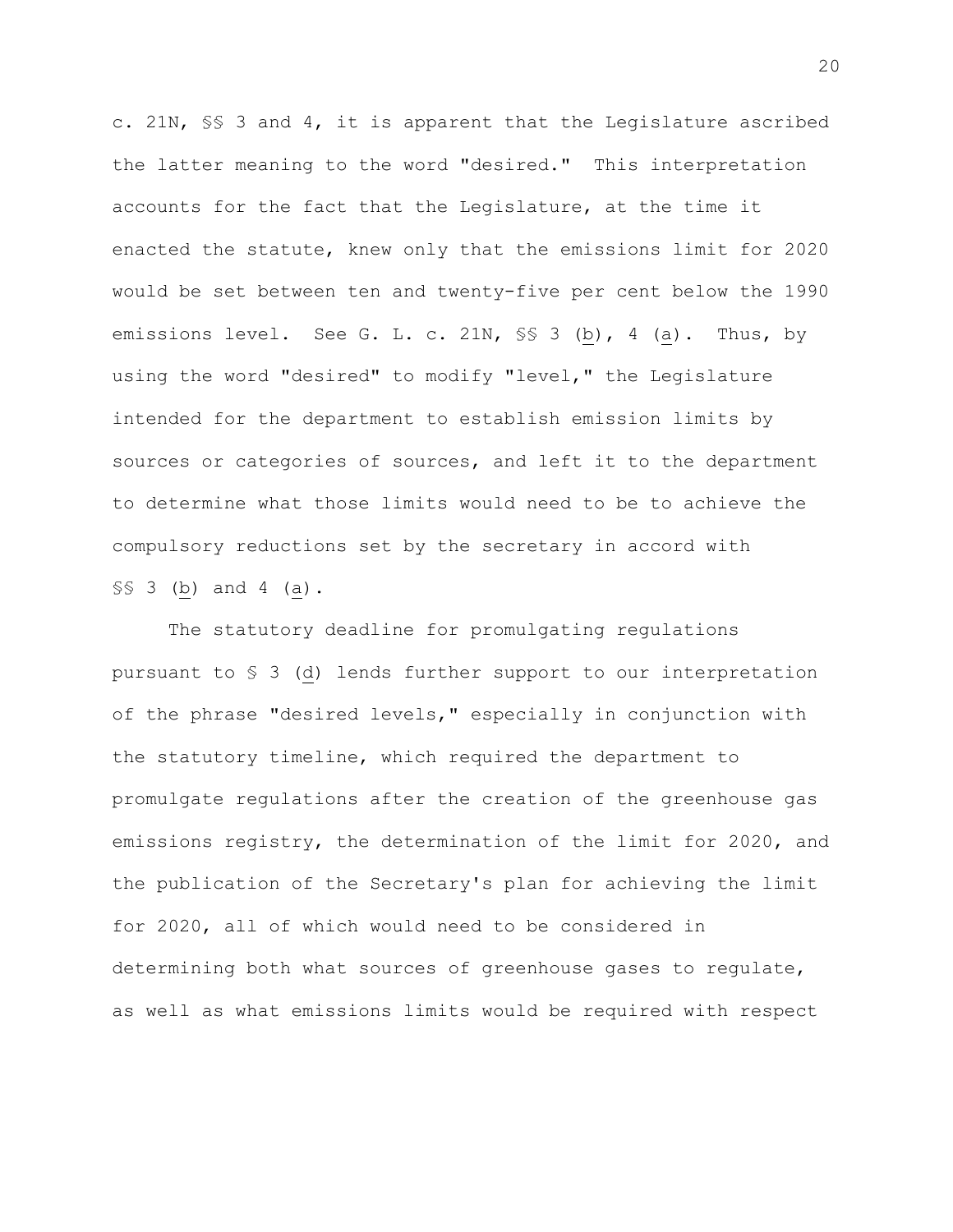to those sources to achieve the reduction limit for 2020.<sup>14</sup> A "clearer statement is difficult to imagine" (citations omitted). Attorney Gen. v. Commissioner of Ins., 450 Mass. 311, 319 (2008). We thus conclude that the plain language of the statute requires the department set actual limits for sources or categories of sources that emit greenhouse gases through the promulgation of regulations.

b. Remaining language. We next examine the remaining language of § 3 (d) and what it means for the department to adopt "regulations establishing . . . declining annual aggregate emission limits for sources or categories of sources that emit greenhouse gas emissions." G. L. c. 21, § 3 (d).

The plaintiffs contend that the statute, by its terms, requires the department to promulgate regulations that address multiple sources or categories of sources of emissions, impose a limit on emissions that may be released, limit the aggregate emissions released from sources regulated by the department pursuant to § 3 (d), set emissions limits for each year and

 $14$  The department also argues that the sunset provision associated with the § 3 (d) regulations supports its position that the Legislature did not intend for actual limits on emissions to be established under the provision. A more sensible reading is that the sunset provision exists because after 2020, new annual limitations on emissions would have to be issued to ensure that Statewide limit for 2030, which has yet to be established, will be met. In any event, the department's interpretation of the sunset provision as meaning it cannot set any limits under § 3 (d) would render the entire provision meaningless, and is therefore not entitled to deference.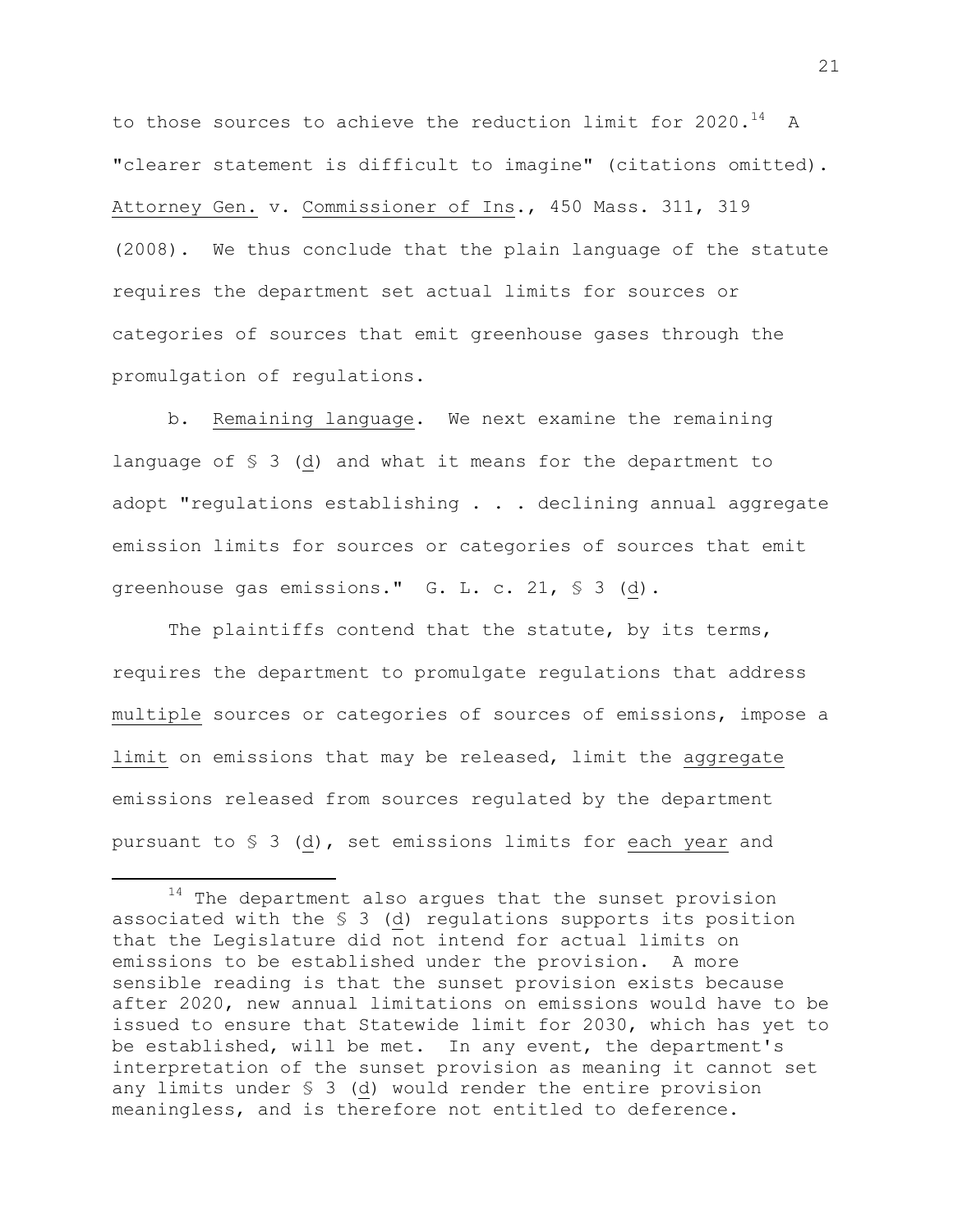establish limits that decline on an annual basis. The department disagrees, and argues that § 3 (d) only addresses source-specific emissions and does not require the establishment of Statewide emission limits by source category, which would effectively limit the number of sources of greenhouse gases in the Commonwealth, and not just emissions from those sources**.**  Although either approach might prove successful in reaching the Commonwealth's over-all reduction goal, our obligation is to determine which of these approaches the Legislature intended in enacting § 3 (d).

We begin by observing that the words "regulations," "emission limits," and "sources or categories of sources" appear in their plural form in § 3 (d). From this usage we may infer that the Legislature intended for the department to regulate multiple sources of greenhouse gas emissions. See Leopoldstadt, Inc. v. Commissioner of Div. of Health Care Fin. & Policy, 436 Mass. 80, 86-87 (2002) (court gives meaning to Legislature's affirmative use of singular or plural form). We therefore reject the department's argument that each of the three regulatory schemes individually satisfies the mandate of § 3 (d), as the plain language of the statute requires the regulation of multiple groups of sources. The central purpose of the act is to effect significant reductions in emissions in the Commonwealth, and that purpose would be frustrated if the

22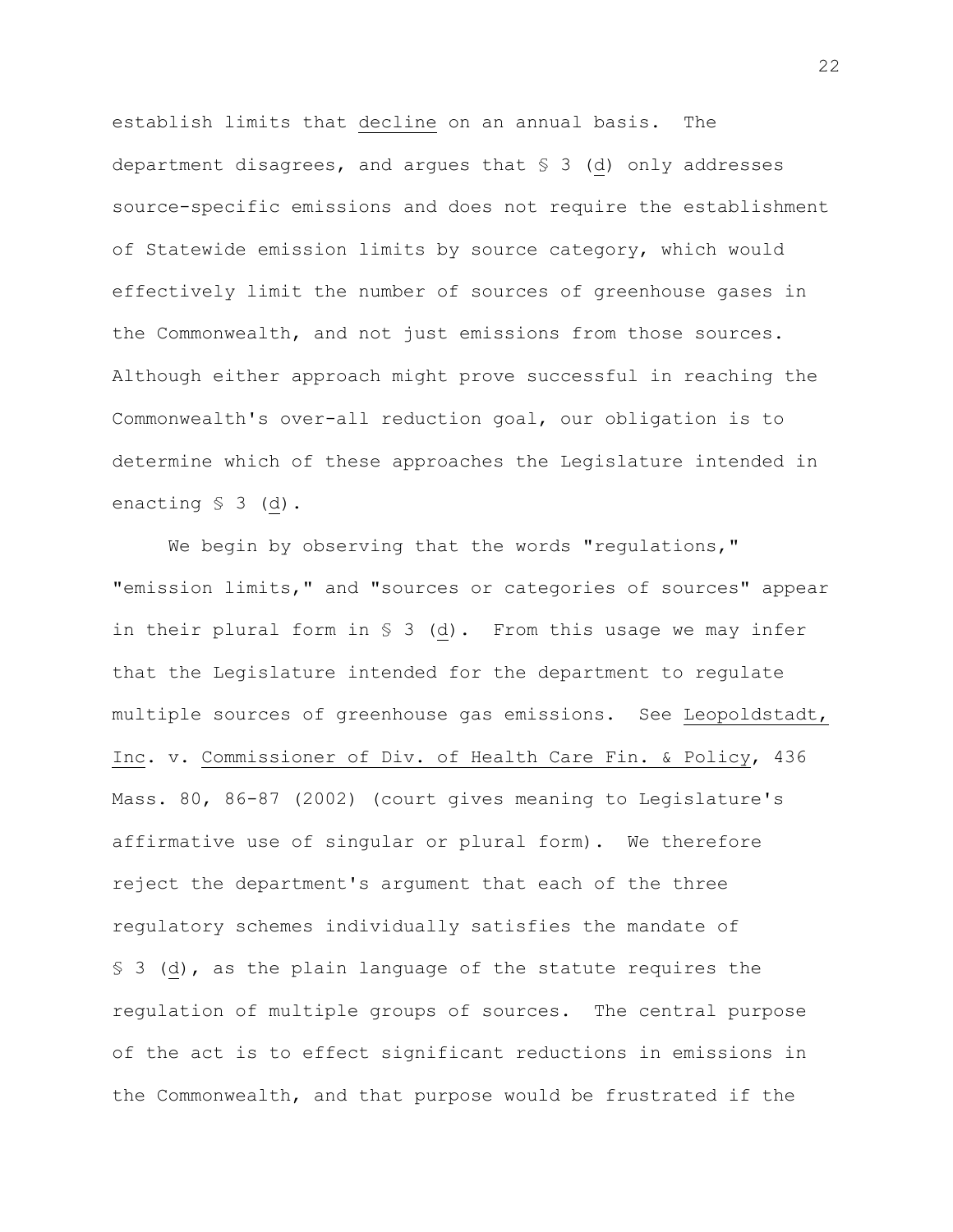department were to regulate emissions from only one group of sources or categories of sources. We therefore conclude that the plain language of § 3 (d) requires the department to regulate not all, but multiple, sources that emit greenhouse gases.

We next consider the meaning of the phrase "declining annual aggregate emission limits for sources or categories of sources." The terms "emission limits" and "sources or categories of sources" derive from the definitional section of c. 21N. Because the term "aggregate" is not defined in the statute, however, we look to its ordinary meaning: "formed by the collection of units or particles into a body, mass, or amount: collective." Webster's Third New International Dictionary 41 (2002).

In this case, however, our interpretation hinges not on the literal meaning of the word aggregate, but on the word or phrase to which it applies. Put differently, the question is whether the plural usage of "aggregate emission limits" modifies sources to be regulated, and requires that the emission limits imposed on specified sources of emissions decline on an annual basis, or whether, as the plaintiffs posit, it obliges the department to establish annual Statewide caps on emissions in the years leading up to 2020, which would result in the establishment of a set of declining annual "aggregate emission limits."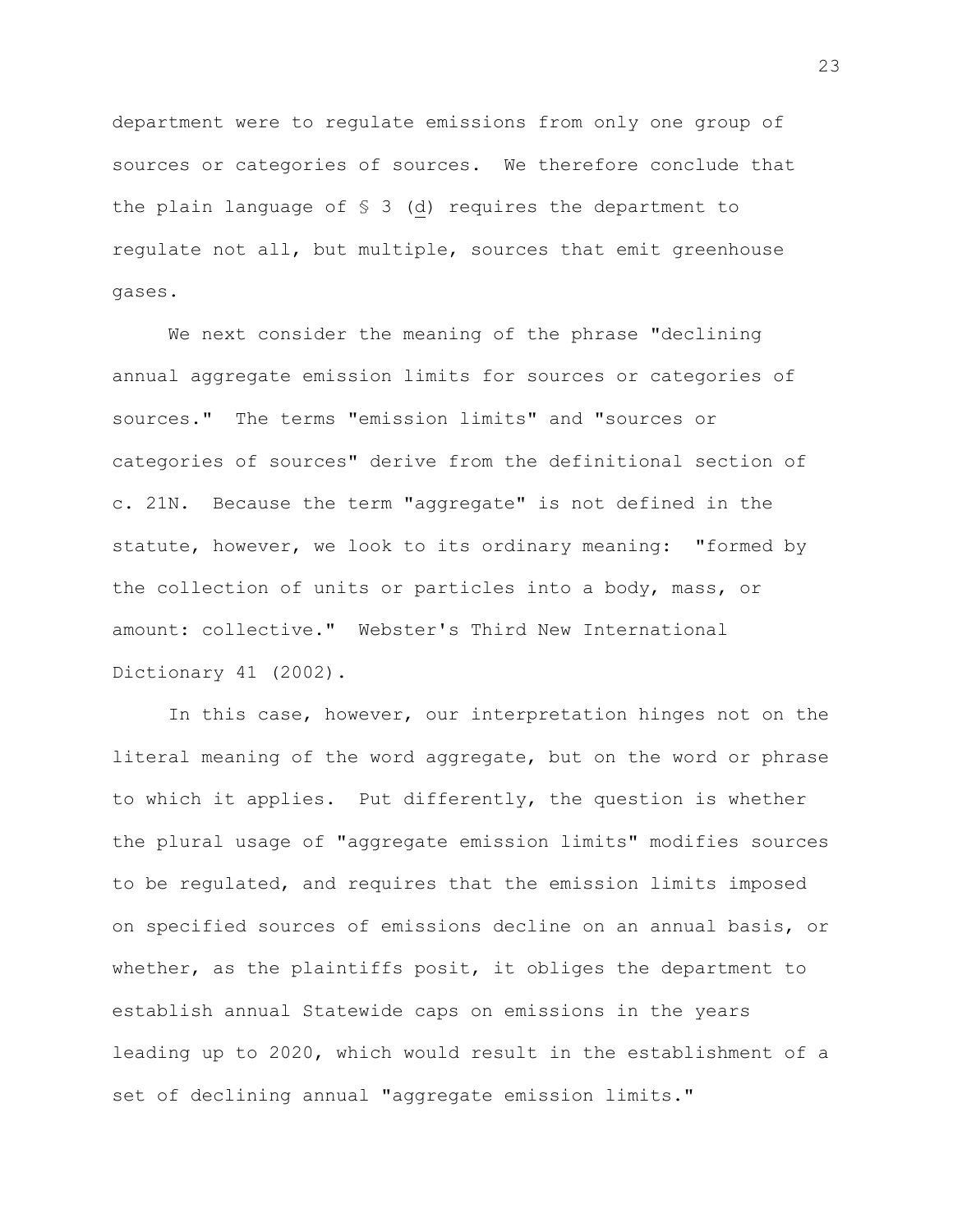Here, the plain language of the statute supports the former interpretation, as there is nothing in the statutory language to indicate that the department must regulate every source of emissions in the Commonwealth.<sup>15</sup> Indeed, plaintiffs acknowledge that the department has discretion to select what sources of emissions it will regulate pursuant to  $\delta$  3 (d).<sup>16</sup> Moreover, we are cognizant of the fact that not all reductions in emissions will be accomplished through the type of source-specific regulation called for by § 3 (d). Taking these considerations together, it is evident that the phrase "aggregate emission limits" modifies "sources or categories of sources," and thus refers to the total mass of greenhouse gases emitted from each regulated group of sources or categories of sources. Finally, it is apparent from the plain language of the statute that the

l

 $15$  By its language, the statute accounts for the fact that not all sources of greenhouse gases require regulation to accomplish the Statewide reductions required by the statute. See note 9, supra.

<sup>&</sup>lt;sup>16</sup> Although the department has discretion to choose which sources to regulate under  $S = S$  (d), the plaintiffs argue that, even if the department's cited regulatory initiatives complied with the provision's requirements, the department must regulate a broader array of sources, and that it must do so through a transparent decision-making process. Although we agree that regulations contemplated under § 3 (d) are subject to the requirements of the Administrative Procedure Act, G. L. c. 30A, nothing in this opinion should be construed as requiring the department to regulate a particular number of sources or type of source.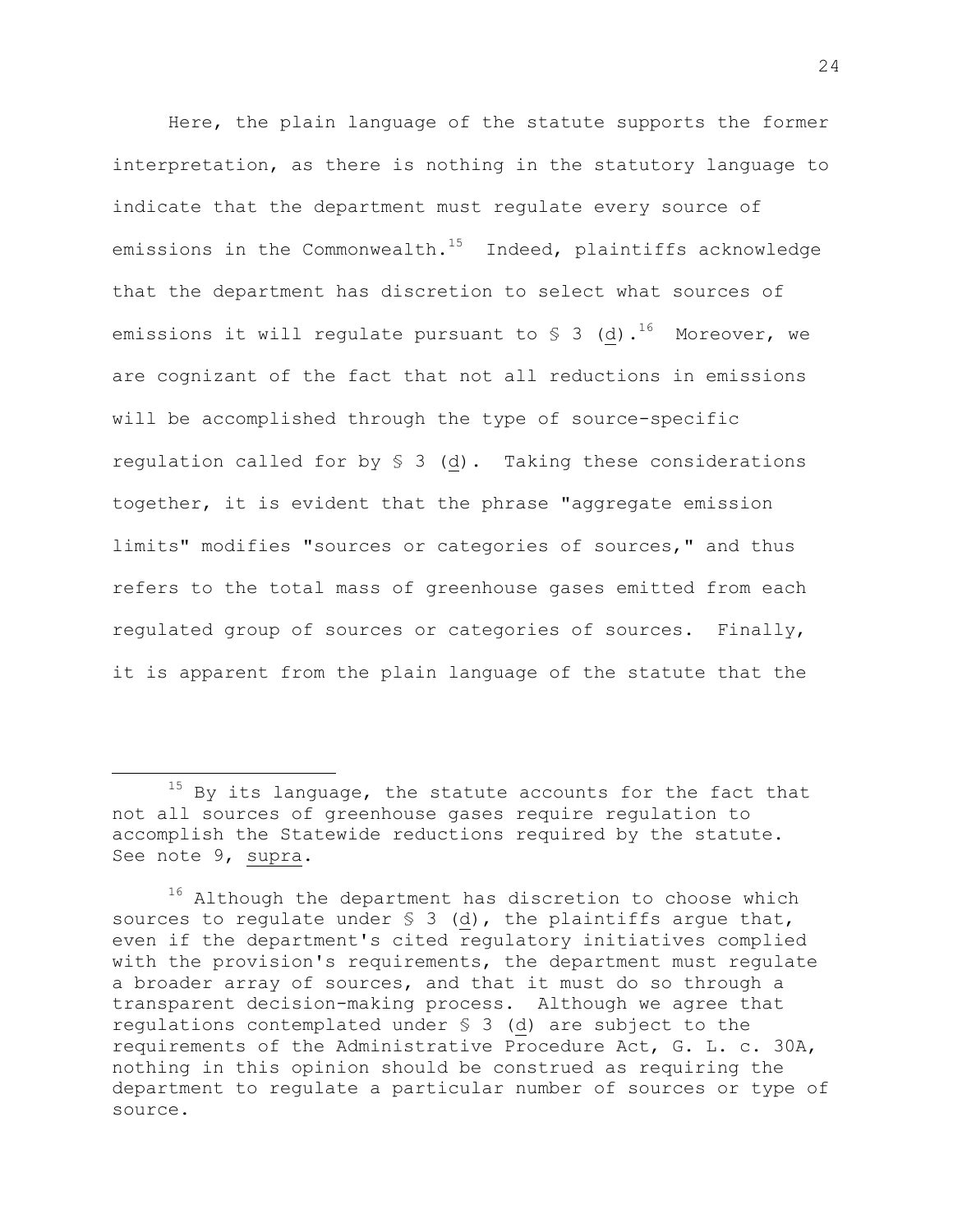aggregate emission limits for each regulated source or category of sources must decline on an annual basis.

Thus, we conclude that the plain language of  $\S$  3 (d) requires the department to promulgate regulations that address multiple sources or categories of sources of emissions, impose a limit on emissions that may be released, limit the aggregate emissions released from each group of regulated sources or categories of sources, set emissions limits for each year, and set limits that decline on an annual basis. Moreover, by the design of the act, the department is well equipped to say what actual reductions in emissions sources and source categories can be achieved because it has already inventoried emissions from every source and source category of emissions in the Commonwealth pursuant to G. L. c. 21N, § 2.

Our interpretation of § 3 (d) appreciates that, although the department and the secretary have considerable expertise in addressing the challenges that climate change poses to the Commonwealth, it is ultimately for the Legislature to make fundamental policy decisions. The act makes plain that the Commonwealth must reduce emissions and, in doing so, may, in some instances, elevate environmental goals over other considerations. Thus, contrary to the department's assertions, the Legislature's endorsement of a variety of emission reduction

25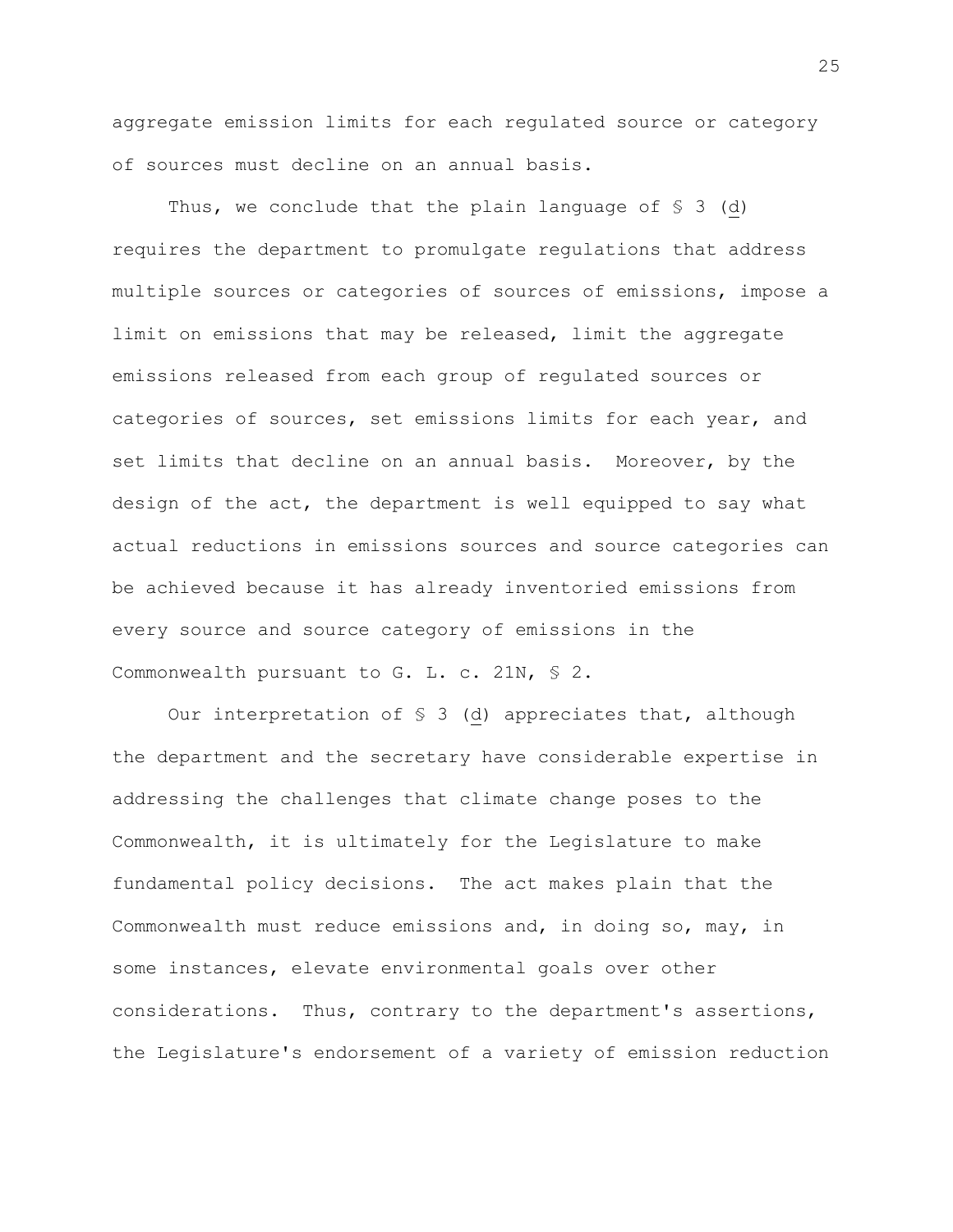strategies<sup>17</sup> does not preclude our finding that  $\S$  3 (d) requires source-wide volumetric emissions limits. <sup>18</sup> Moreover, such a policy choice is entirely rational in pursuit of the statutory goal of achieving legally mandated emissions reductions by

<sup>17</sup> See, e.g., G. L. c. 21N, § 4 ( $\underline{b}$ ), which directs the secretary to

l

"analyze the feasibility of measures to comply with the emissions limit established in subsection (a). Such measures shall include, but not be limited to, the electric generating facility aggregate limit established pursuant to [§] 12, direct emissions reduction measures from other sectors of the economy, alternative compliance mechanisms, market-based compliance mechanisms and potential monetary and nonmonetary incentives for sources and categories of sources that the secretary finds are necessary or desirable to facilitate the achievement of reductions of greenhouse gas emissions limits."

 $18$  Regulations issued pursuant to § 3 (d) may be characterized as prescriptive regulations, or what are sometimes called "command and control" regulations. See EPA, National Center for Environmental Economics, Economic Incentives, available at

https://yosemite.epa.gov/EE%5Cepa%5Ceed.nsf/webpages/EconomicInc entives.html [https://perma.cc/NDD8-XMFW]. Prescriptive regulations typically mandate how much pollution an individual source is allowed to emit or what type of equipment must be used to meet such requirements. EPA, Guidelines for Preparing Economic Analysis, Regulatory and Non-Regulatory Approaches to Pollution Control at 4-2 (Dec., 2010) (Pollution Control), https://yosemite.epa.gov/ee/epa/eerm.nsf/vwAN/EE-0568- 04.pdf/\$file/EE-0568-04.pdf [https://perma.cc/RX73-YN3W]. The department points out that such regulations often use rates as a means of prescribing emissions limitations, and that § 3 (d) should be interpreted in this manner. However, "[b]ecause a prescriptive standard is commonly defined in terms of an emissions rate, it does not directly control the aggregate emission level." Pollution Control, supra. Here, it is clear that the Legislature intended, through its unambiguous language, that the department issue prescriptive regulations that directly control emission levels.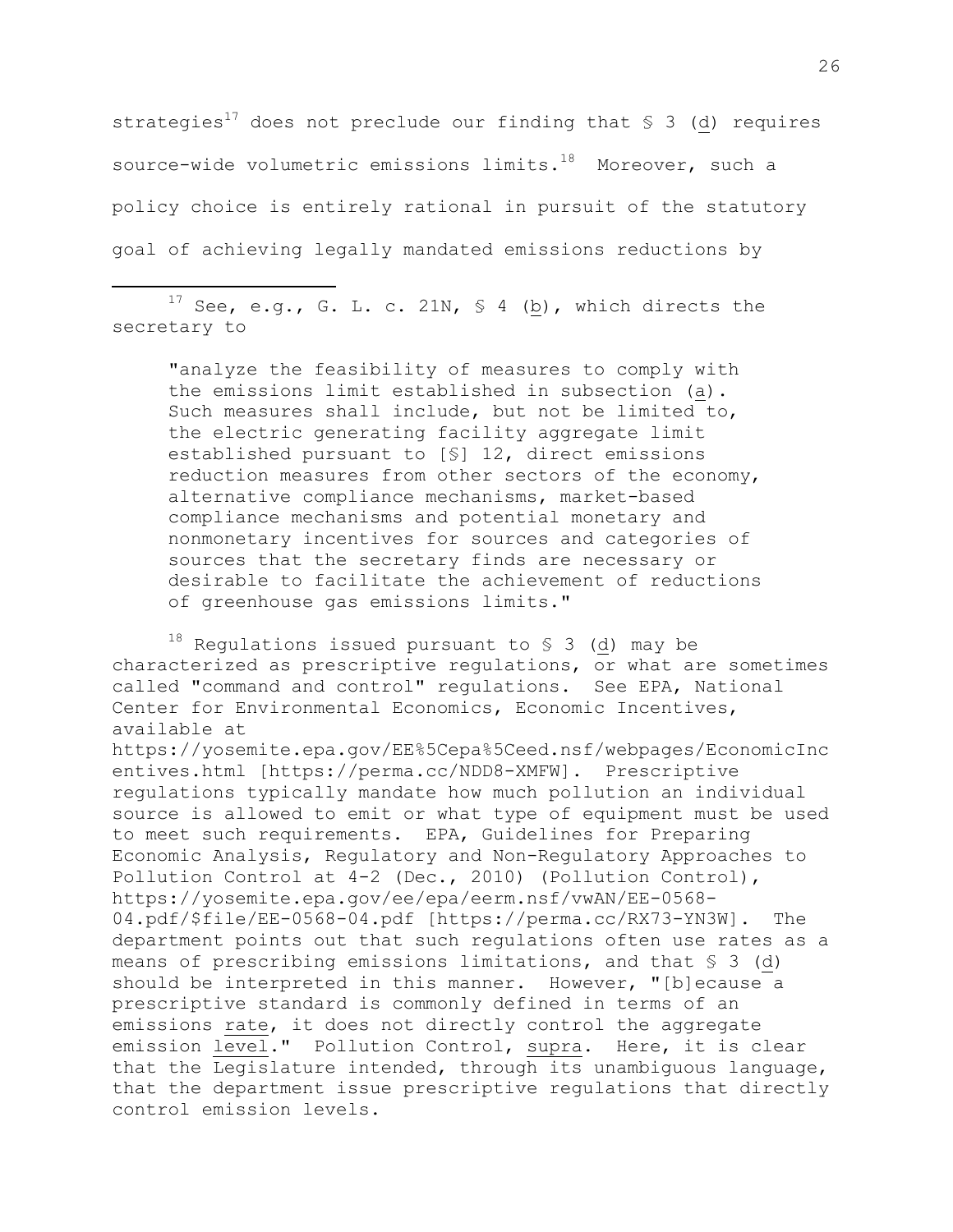$2020.^{19}$  Where the Legislature has balanced public policy concerns and chosen a course of action, it is not for the court to second-guess its decision. Wakefield Teachers Ass'n v. School Comm. of Wakefield, 431 Mass. 792, 802 (2000).

3. Regulatory programs. Having concluded what § 3 (d) requires, we turn to the three regulatory initiatives cited by the department as satisfying the mandate of  $S$  3 (d). We begin by noting that the department does not dispute that it missed the January 1, 2012, statutory deadline for promulgating regulations pursuant to § 3 (d). Moreover, based on our interpretation of § 3 (d) as requiring declining annual aggregate limits for regulated sources or categories sources of emissions, it is apparent that the regulatory schemes on which the department relies in this case do not comport with the requirements of § 3 (d).

l

<sup>19</sup> See, e.g., Balmes, California's Cap-and-Trade Program, in Global Climate Change & Public Health, 383, 384 (Pinkerton & Rom, eds. 2014) (noting that direct regulations account for much larger proportion of emission reductions in California than reductions attributable to State's cap-and-trade system); Doremus & Hanemann, Of Babies and Bathwater: Why the Clean Air Act's Cooperative Federalism Framework Is Useful for Addressing Global Warming, 50 Ariz. L. Rev. 799, 799, 808 (2008) ("While [carbon] trading has a place in the policy portfolio needed to mitigate global warming, it alone will not be sufficient. . . . Therefore, a regulatory strategy that just caps emissions from electricity generating units -- such as the Regional Greenhouse Gas Initiative [RGGI] emission trading system in the northeastern states -- is unlikely to provide the scale of [greenhouse gas] reduction required to address the problem of global warming").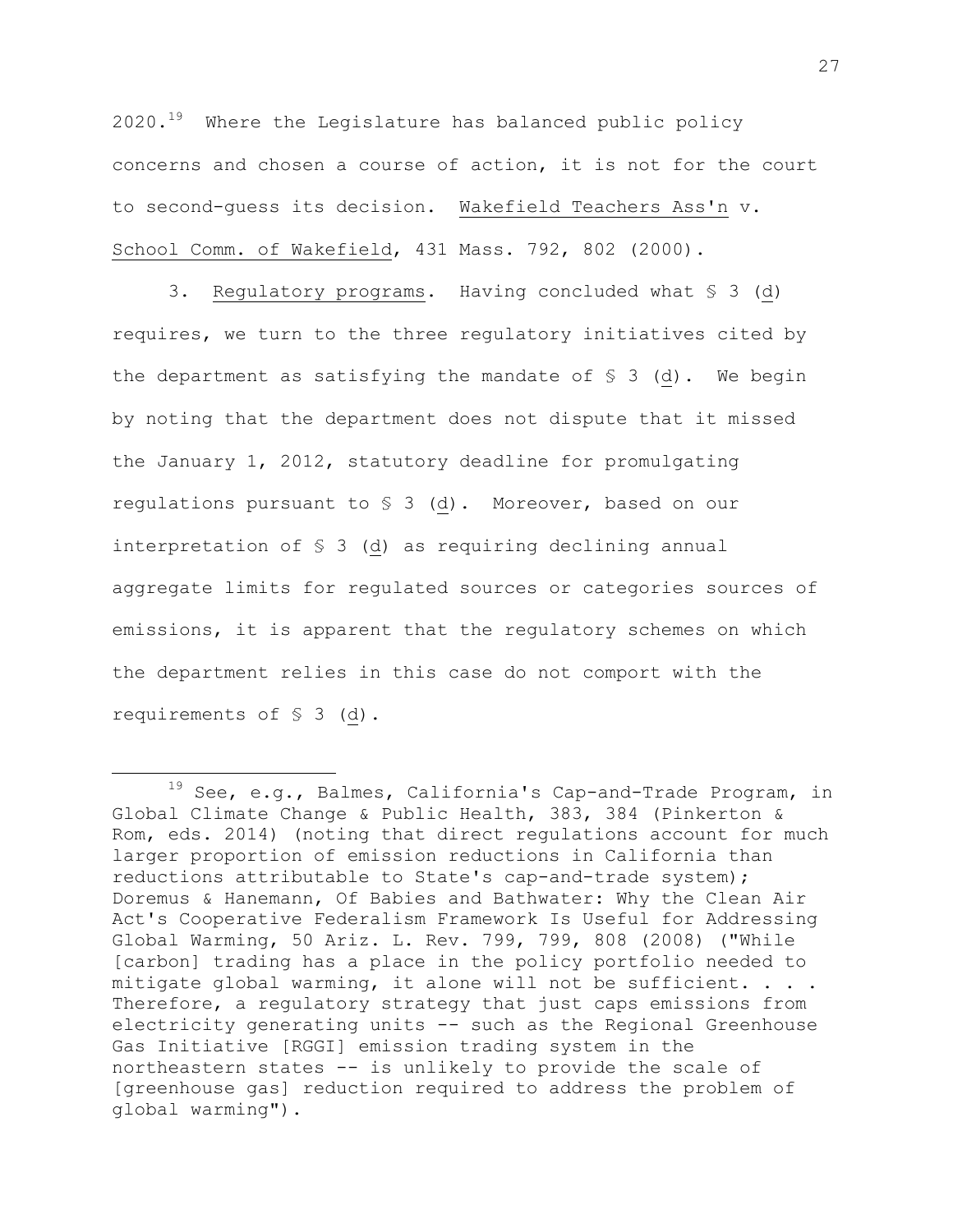a. Sulfur hexafluoride regulations. Sulfur hexafluoride is a "greenhouse gas" within the meaning of the act.<sup>20</sup> G. L. c. 21N, § 1. The purpose of the sulfur hexafluoride regulations is to achieve reductions in emissions. 310 Code Mass. Regs. § 7.72(1) (2014). The regulations took effect in 2015, see 310 Code Mass. Regs. § 7.72(4), and proscribe excessive leakage of sulfur hexafluoride from electrical power systems that are insulated with this gas, known as gas-insulated switchgear (GIS). Id.

The sulfur hexafluoride regulations create a scheme in which maximum annual rates of allowable leakage for GIS in the Commonwealth decrease on an annual basis. 310 Code Mass. Regs.  $$ 7.72(1)$ , (4). The department has established a calendar of decreasing rate limits, beginning with a 3.5 per cent leakage rate allowed in 2015, and ending with a 1.0 per cent leakage rate allowed in 2020. 310 Code Mass. Regs. § 7.72(5). Any GIS manufactured after 2015 must comply with the 2020 rate of 1.0. 310 Code Mass. Regs. § 7.72(4). The rates are calculated by dividing the total amount, in pounds, of sulfur hexafluoride gas leaked by a facility over the previous year by the total sulfur

 $20$  The EPA describes fluorinated gases like sulfur hexafluoride as "the most potent and longest lasting type of greenhouse gases emitted by human activities." See EPA, Overview of Greenhouse Gases, Emissions of Fluorinated Gases at 1, available at http://www3.epa.gov/climatechange/ghgemissions/gases/fgases.html [https://perma.cc/NMN9-V9HT].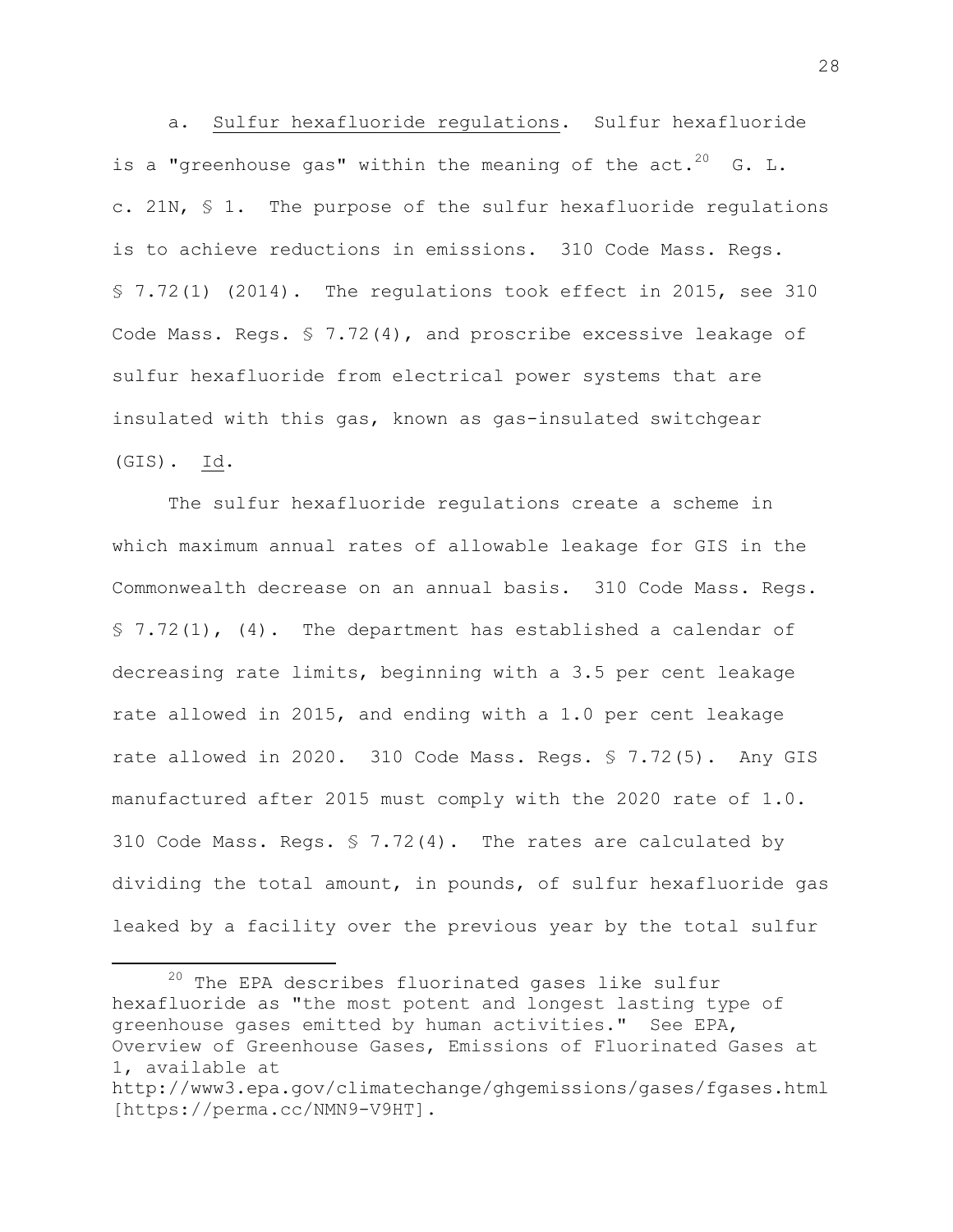hexafluoride gas capacity of all GIS in the facility. 310 Code Mass. Regs. § 7.72(6)(b)(8). Failure to comply with the established rates is punishable by administrative penalties, including the imposition of a fine not to exceed \$25,000 per violation. See G. L. c. 21A, § 16; G. L. c. 111, § 142A.

We agree with the plaintiffs that the imposition of declining rates falls short of complying with the requirement of § 3 (d) that regulated sources are subject to a source-wide volumetric cap on emissions.<sup>21</sup> A rate, by nature of being a ratio, is different from a limit, which sets a value that cannot be exceeded. Because the sulfur hexafluoride regulations impose maximum rates as opposed to maximum limits on sulfur hexafluoride emissions, an emitter permissibly could increase its sulfur hexafluoride emissions by installing additional GIS. Thus, the regulations control only the rate of leakage

l

 $21$  In support of the sulfur hexafluoride and LEV regulations, the department also contends that the statute, like the Federal Clean Air Act, equates "emissions limits" with "emissions limitations," permitting the expression of limits as "rates." See 42 U.S.C.  $\frac{1}{2}$  7602(k); G. L. c. 21N,  $\frac{1}{2}$  1. We reject this argument, as nothing in the language of the statute indicates that the Legislature intended to incorporate terms or definitions from the Clean Air Act. Although G. L. c. 21N, § 7 (d), uses the term "emissions limitation," it does so in the context of authorizing the Executive Office of Environmental Affairs to "enforce any rule, regulation, order, emissions limitation, emissions reduction measure or market-based compliance mechanism adopted by the executive office or the department pursuant to [the statute]." Contrary to the department's assertions, this provision does not say anything about how emissions limits may be expressed.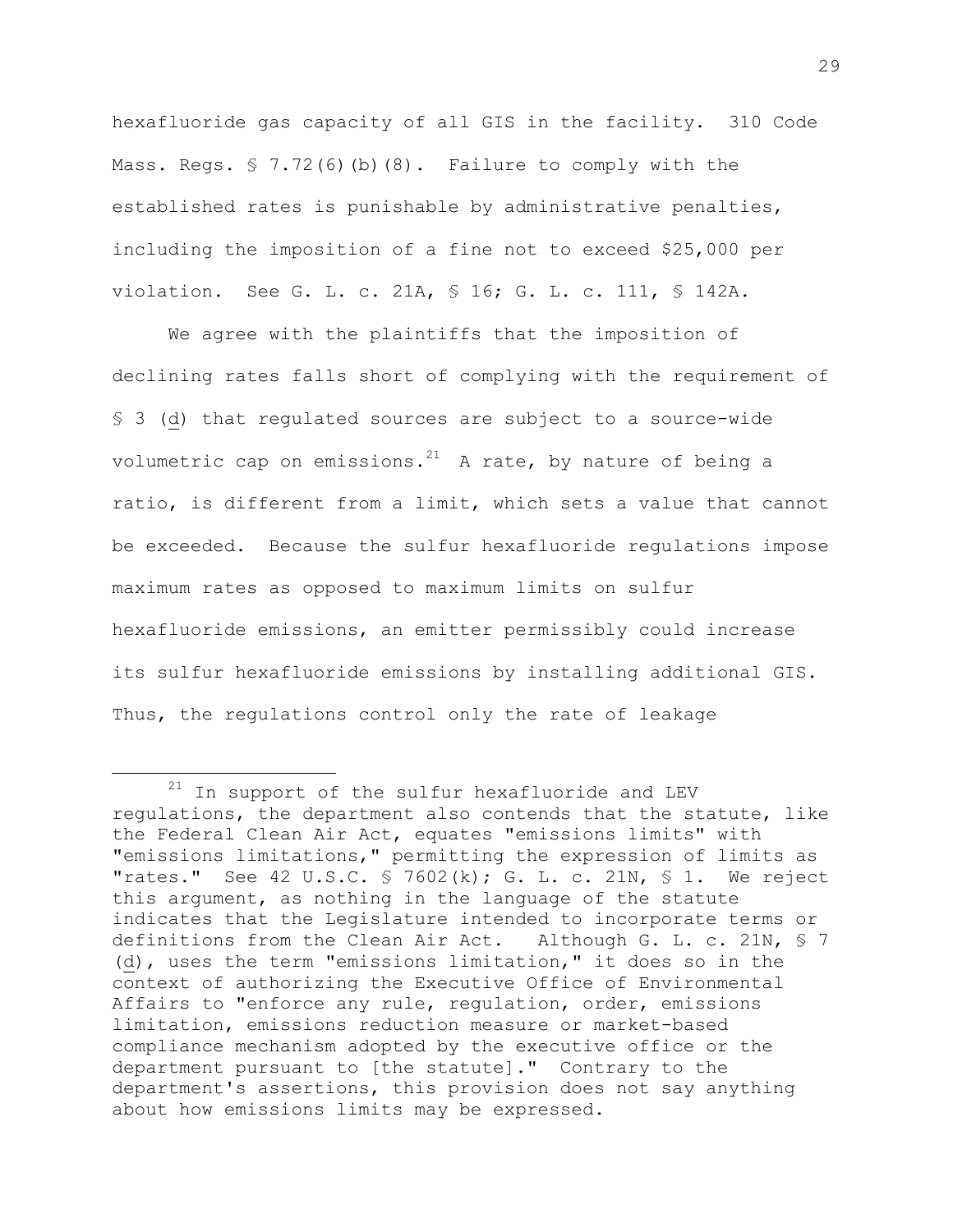permissible, and not the collective amount of sulfur hexafluoride emissions that leak from GIS in the Commonwealth in a given year. Although these regulations will contribute to reductions in sulfur hexafluoride emissions, they cannot ensure the type of mass-based reductions contemplated by § 3 (d).

The department argues that  $\S$  3 (d) does not require it to cap emissions levels by groups of sources, because doing so would effectively limit the number of sources of greenhouse gases in the Commonwealth, as well as emissions from those sources, rendering such regulations economically untenable, as they would prevent new or expanding sources of greenhouse gases from coming online. To the contrary, the statute explicitly contemplates that new or expanding sources of emissions will come online in the Commonwealth. See G. L. c. 21N, § 9 ("Nothing in this chapter shall preclude, prohibit or restrict the construction of a new facility or the expansion of an existing facility subject to regulation under this chapter, if all applicable requirements are met and the facility is in compliance with regulations adopted pursuant to [the statute]"). To the extent that emissions limits may constrain new sources from coming online in the future, such a consequence is one of legislative making. We note, however, that existing regulatory schemes provide frameworks for how regulations can address future emissions from new or expanding sources while ensuring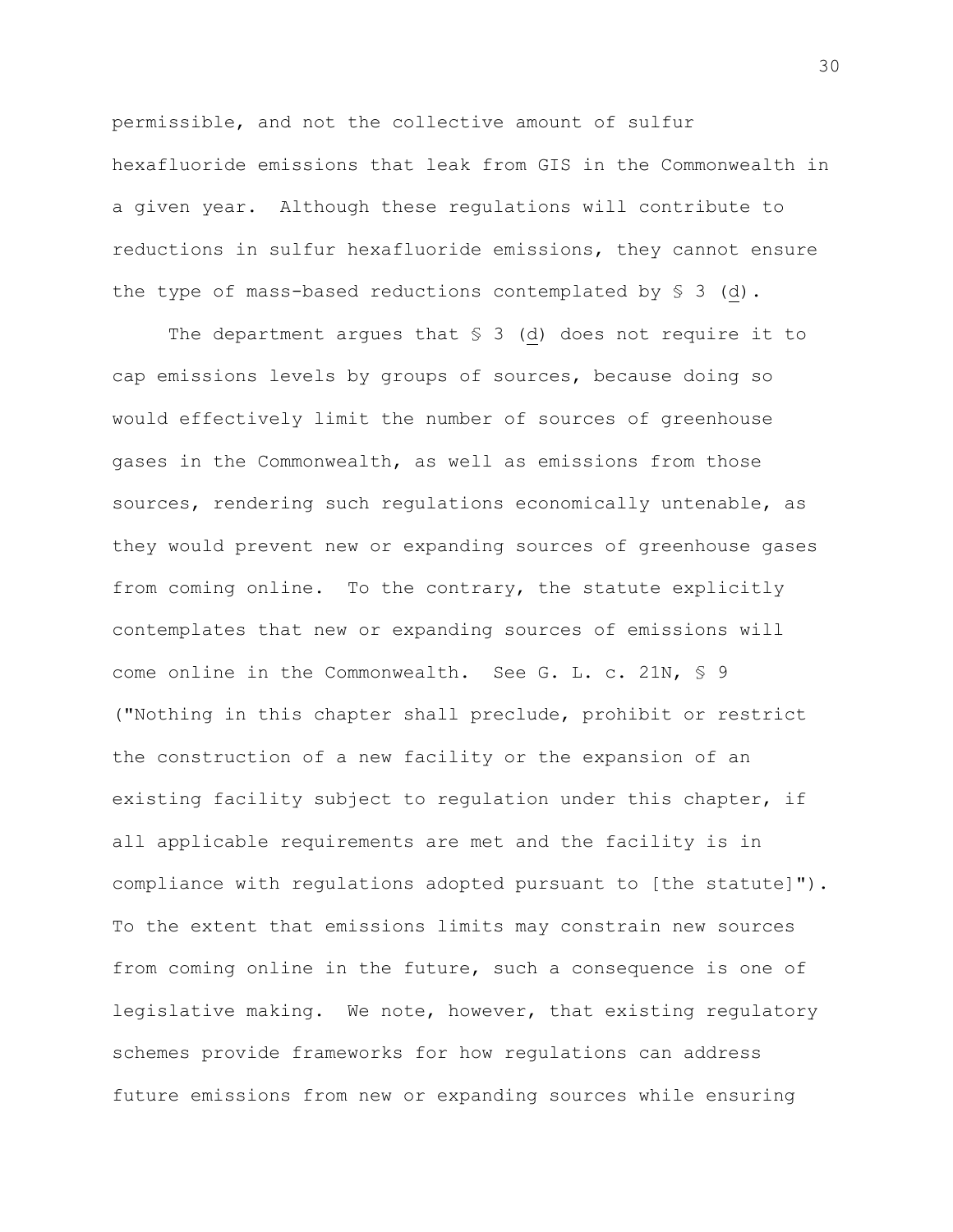that over-all emissions limits decline.<sup>22</sup> Indeed, the requirement of § 3 (d) that the aggregate mass of emissions from a regulated group of sources be capped allows for flexibility to create systems of allocation among sources within a category, in contrast with a scheme that mandates stipulated reductions at a discharge point, such as direct emissions reductions. See G. L. c. 21N, § 1.

b. RGGI and carbon dioxide budget trading program. In accordance with G. L. c. 21A, § 22, department implemented a carbon dioxide budget trading program, which tracks the model rules of the RGGI and applies the RGGI standards in Massachusetts. See 310 Code Mass. Regs. § 7.70. The RGGI is a cap and trade program for electricity-generating facilities, such as power plants, that emit carbon dioxide, which is a greenhouse gas under the statute. See G. L. c. 21A, § 22 (a);

 $22$  See, e.g., the total maximum daily load program established under the Clean Water Act, 33 U.S.C. § 1313(a)(1) (2012); 40 C.F.R. § 130.2(i) (1989), which uses mechanisms such as a "reserve capacity" to account for anticipated future pollution. "Offsets" provide another means of accounting for new or expanding sources of pollution, whereby future pollution from new or expanding sources of pollution is offset through mitigation measures. See, e.g., 9 Va. Admin. Code § 25-820-70 (2015) (requiring new or expanding facilities to offset increased total discharges of nitrogen and phosphorus in Chesapeake Bay). The design of the RGGI also permits new or expanding sources of greenhouse gas emissions, as it applies to all power plants in participating States that exceed a twentyfive megawatt capacity, whether existing or future. See Regional Greenhouse Gas Initiative, Inc., Fact Sheet, http://www.rggi.org/docs/Documents/RGGI\_Fact\_Sheet.pdf [https://perma.cc/S5Q6-DPZ7].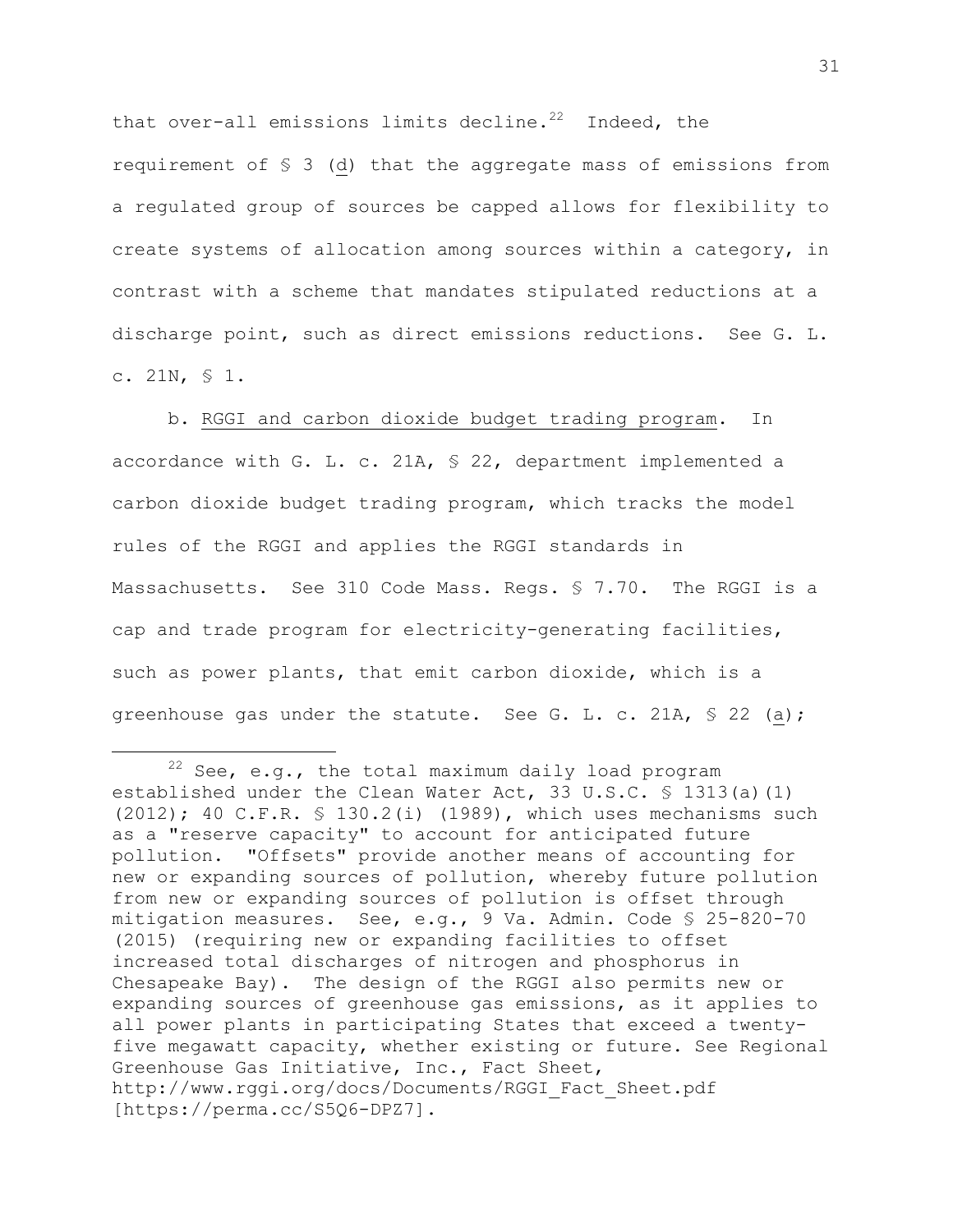G. L. c. 21N, § 1. The RGGI established a market in which carbon dioxide emitters in the participating States can buy and sell a limited amount of emissions allowances. See G. L. c. 21A, § 22 (b). The program establishes a cap on the amount of carbon dioxide that power plants may emit by issuing a limited number of tradable carbon dioxide allowances. See Regional Greenhouse Gas Initiative, Inc., Fact Sheet, http://www.rggi.org/docs/Documents/RGGI\_Fact\_Sheet.pdf [https://perma.cc/S5Q6-DPZ7] (Fact Sheet). The number of allowances issued for the emission of carbon dioxide is determined by the maximum amount of carbon dioxide, measured in tons (the cap), among the nine States participating in the initiative. Id. The cap decreases by 2.5 per cent each year, through 2020. Id.

Massachusetts joined the RGGI in 2007. See Regional Greenhouse Gas Initiative Inc., Program Design Archive, http://rggi.org/design/history [https://perma.cc/MP4Z-62HX]. The Legislature subsequently required the department to adopt rules and regulations in compliance with the RGGI to "limit and reduce the total carbon dioxide emissions release by electric generating stations." G. L. c. 21A, § 22 (b). Accordingly, the department established the carbon dioxide budget trading program, which incorporates the RGGI scheme into its regulations and contains a schedule of the Commonwealth's annual "base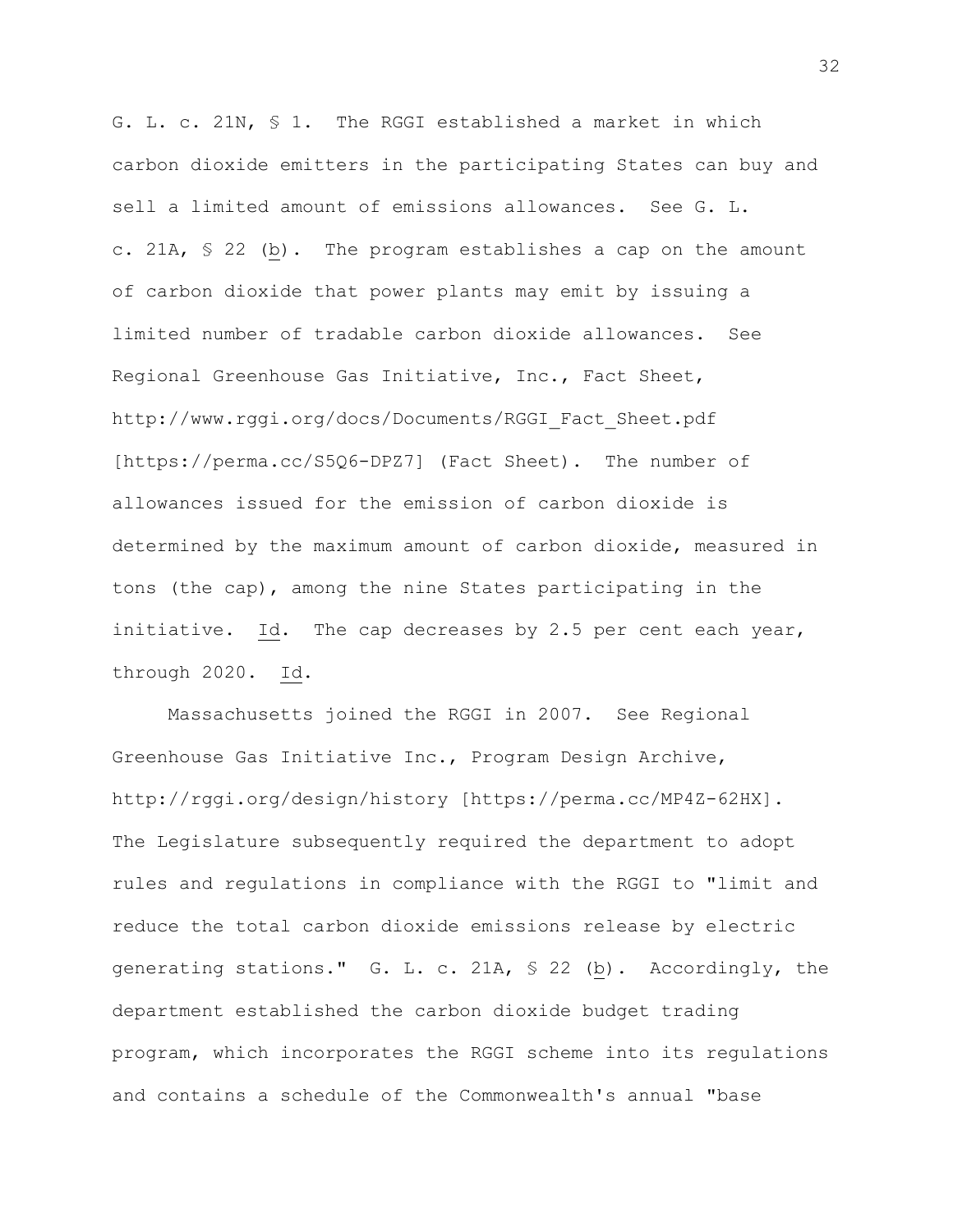budget," which declines by the requisite 2.5 per cent each year, through 2020, when the base budget will be 12,617,227 tons of carbon dioxide. See 310 Code Mass. Regs. § 7.70(1)(a), (5)(a) (2013); See Regional Greenhouse Gas Initiative Inc., The RGGI  $CO<sub>2</sub>$ Cap, available at http://rggi.org/design/overview/cap [https://perma.cc/T6V5-ATN6].

We conclude that although the RGGI program and amendments thereto are very important to the over-all regional scheme of reducing carbon dioxide emissions, they do not qualify as a regulation under § 3 (d). The RGGI was established under G. L. c. 21A, § 22, a statute entirely separate from the act. There can be little doubt that the Legislature, which directed the department to adopt RGGI regulations in G. L. c. 21A, § 22, knew of this preexisting statutory mandate when it enacted the act and § 3 (d). Indeed, reductions from the RGGI regulation were accounted for in the eighteen per cent reduction in emissions anticipated under the "business as usual" projection calculated prior to the application of regulations under § 3 (d). See Final Report at 2. Moreover, G. L. c. 21N, § 3 (c), specifically carves out a separate process by which emissions levels and limits associated with the electric sector are established in consultation with the secretary and the Department of Energy Resources and are to take into account the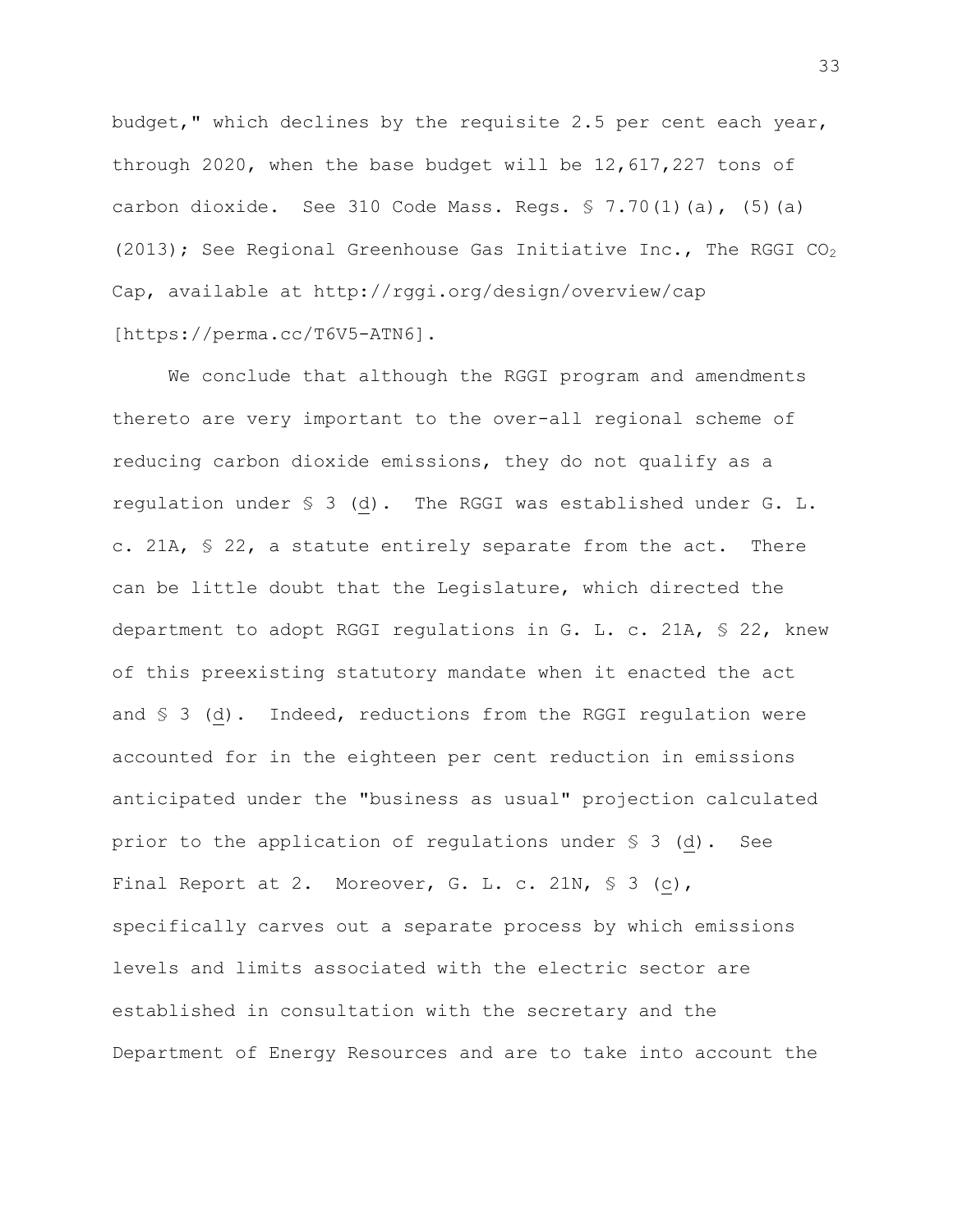RGGI. $^{23}$  By doing so, the Legislature recognized that a significant part of the electric sector would already be subject to regulations associated with the RGGI. The RGGI is also addressed extensively in G. L. c. 21A, § 22, lending further support to the conclusion that the Legislature intended to treat emission reductions associated with the electric sector differently from other reductions in other sectors of the economy.

The department asks us to read the statutory provisions together, as directing the department to promulgate regulations establishing "a desired level of declining annual aggregate emission limits," G. L. c. 21N, § 3 (d), and with respect to the electric sector, "tak[e RGGI] into account," G. L. c. 21N, § 3 (c). We disagree, as this reading ignores the Legislature's intent that regulations related to electric sector be treated differently from regulations promulgated under § 3 (d).

Moreover, even if the Legislature intended for §§ 3 (c) and 3 (d) to be construed together, the RGGI still falls short of complying with the requirements of § 3 (d) by virtue of the auction feature, which permits a regulated carbon dioxide source

<sup>&</sup>lt;sup>23</sup> General Laws c. 21N, § 3 ( $\underline{c}$ ), requires that "[e]missions levels and limits associated with the electric sector shall be established by the executive office and the department, in consultation with the department of energy resources, based on consumption and purchases of electricity from the regional electric grid, taking into account the regional greenhouse gas initiative and the renewable portfolio standard."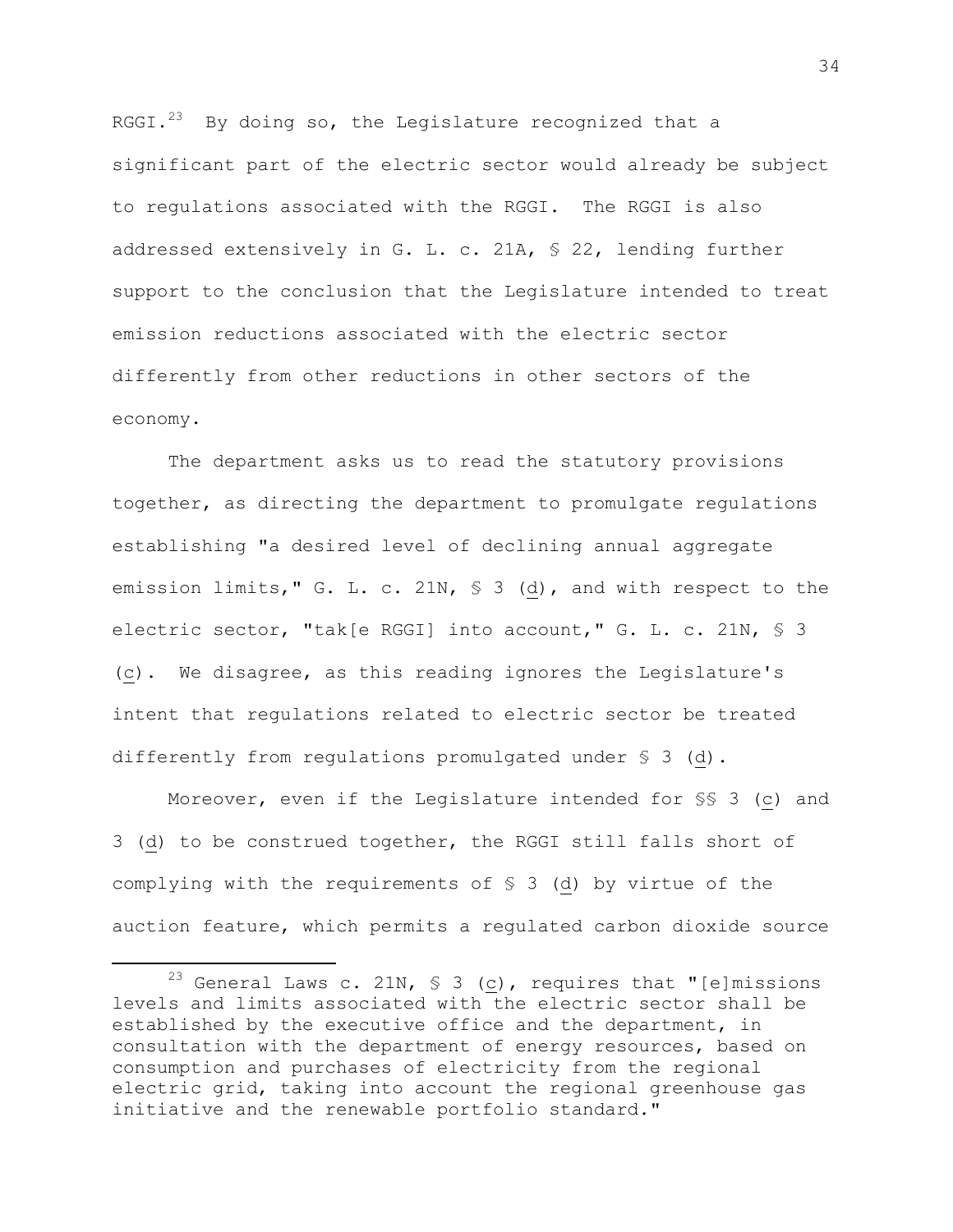in one State to purchase allowances from any other State to meet the compliance requirements. See Fact Sheet, supra. Under the design of the program, if a Massachusetts power plant needed to purchase allowances at the quarterly RGGI auction in order to achieve compliance, and the allowances in the Massachusetts carbon dioxide base budget were exhausted, the Massachusetts power plant could purchase allowances from another participating State. Because of this feature, there is no way to ensure massbased reductions in carbon dioxide emissions from power plants in the Commonwealth that participate in the RGGI. $^{24}$  Thus, like the sulfur hexafluoride regulations, the RGGI may contribute to reductions in emissions, but does not comport with the specific requirements of § 3 (d). Any other interpretation would diminish § 3 (d)'s purpose of achieving measurable and permanent reductions to emissions in the Commonwealth.<sup>25</sup>

l

 $24$  Relying on data sets apparently generated from the EPA Air Markets Program Web site, the plaintiffs point out that greenhouse gas emissions from regulated entities in Rhode Island have increased under RGGI, exceeding the State budget and requiring the purchase of additional carbon dioxide allowances. EPA Air Markets Program data sets for carbon dioxide emissions under RGGI in Rhode Island in 2010 and 2011 show an increase in emissions by 87,609 short tons from 2009-2010 and 442,190 short tons from 2010-2011.

 $25$  Accordingly, we also reject the department's argument that regulations promulgated pursuant to § 3 (d) need not achieve greenhouse gas reductions specific to the Commonwealth, but may be regional in nature. Not only is this argument inconsistent with the statute's central purpose of reducing emissions in the Commonwealth, but it also presumes the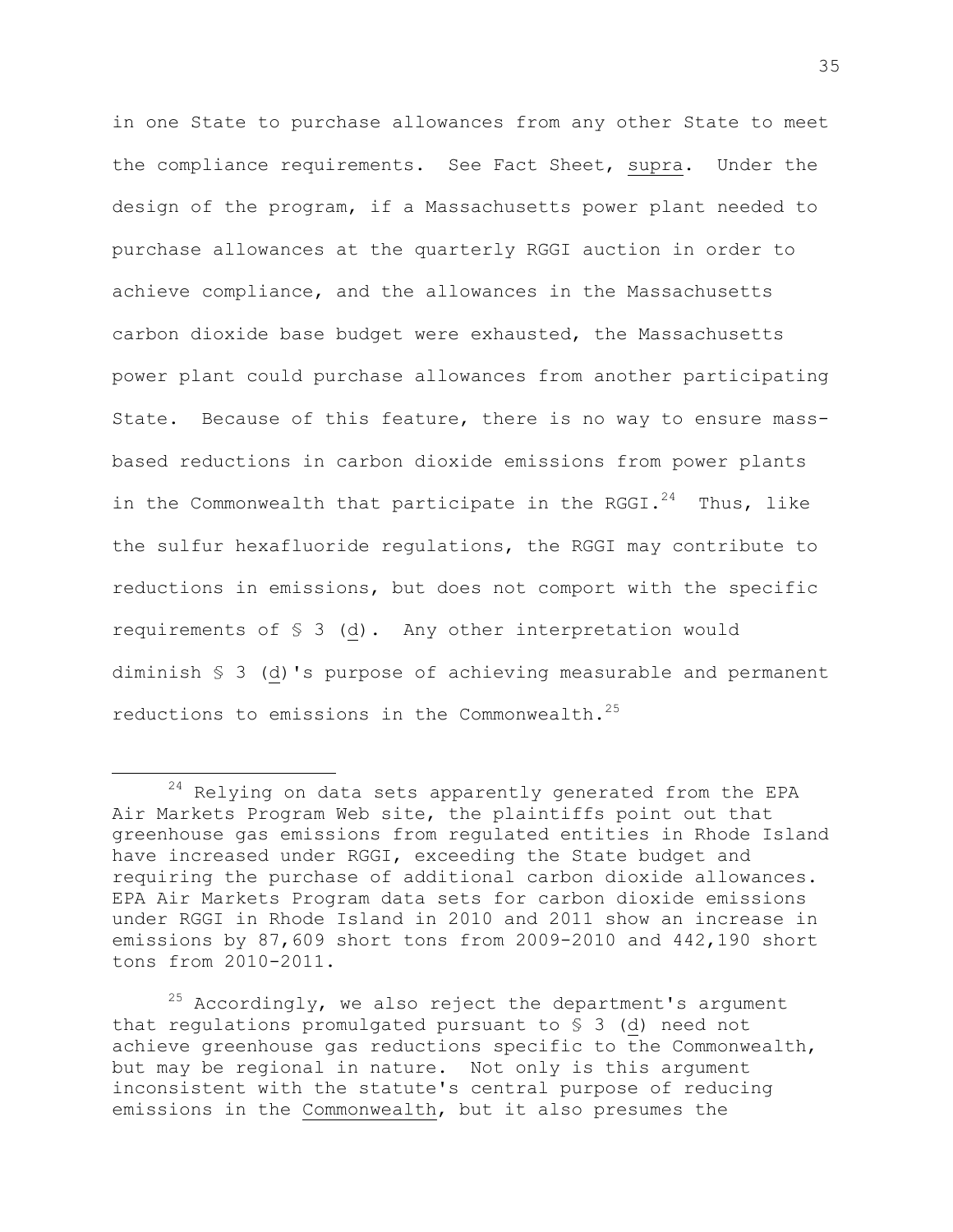c. Low emission vehicle program. The Federal Clean Air Act establishes motor vehicle emission standards. Under the statute, however, a State may obtain a waiver of Federal preemption permitting it to adopt California's more stringent emissions standards. See 42 U.S.C. § § 7543, 7507. In 1990, Massachusetts adopted California's standards for regulating motor vehicle greenhouse gas emissions. See G. L. c. 111, § 142K, inserted by St. 1990, c. 510, § 2. That statute also required the department to establish and administer standards for motor vehicle emissions based on California's standards. G. L. c. 111, § 142K. Pursuant to that statute, the department promulgated regulations incorporating California's LEV regulatory scheme. See 310 Code Mass. Regs. § 7.40(1). See Cal. Code Regs., tit. 13, § 1961.3. The LEV regulations set exhaust and evaporative standards and regulate vehicle emissions on the basis of the fleet-wide averages of individual automobile manufacturers. 310 Code Mass. Regs. § 7.40.

We conclude that the LEV regulations do not fully comply with the mandate of  $S_3$  (d). The original promulgation of these regulations significantly preceded the Legislature's adoption of the act. Although amendments to programs such as the LEV program certainly advance environmental goals, they do not

department has authority to promulgate regulations that have force outside the Commonwealth. Nothing in the language of the statute or of G. L. c. 21A purport to do so.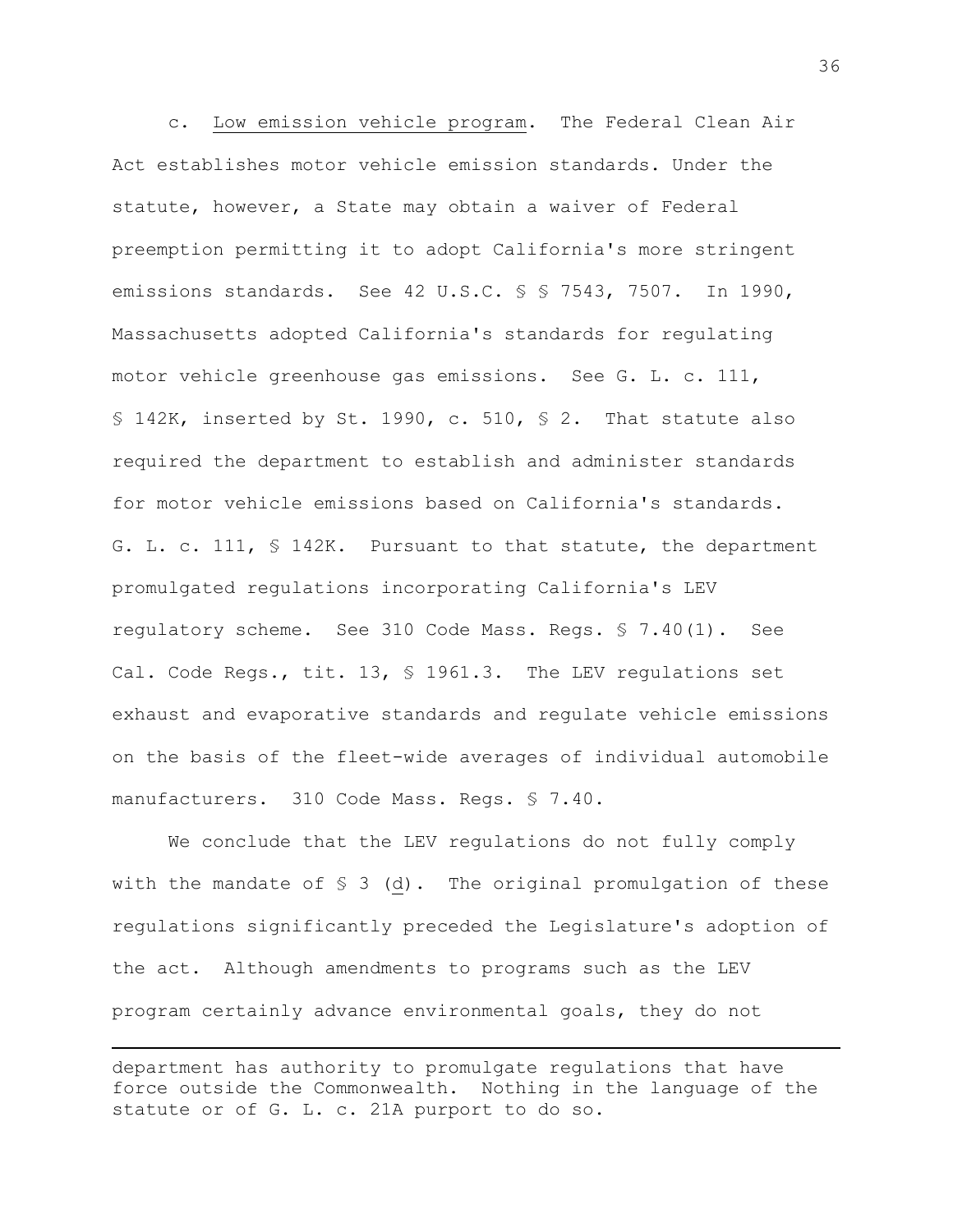embody the change in "business as usual" required by the Legislative mandate in the act. $^{26}$  Indeed, the fact that the Legislature was well aware of their existence and nonetheless directed the department to promulgate regulations in accord with new Statewide emissions limits is powerful evidence that neither the LEV nor the RGGI program, nor amendments thereto, satisfies the legislative intent of the act. Although the LEV program has been amended since the adoption of the act, the amendments were made for the sole purpose of tracking exact changes to the California regulations after which it is modeled, see Cal. Code Regs., tit. 13, sec. 1961.3 (2014), which is required by the Clean Air Act. See 42 U.S.C. §§ 7543, 7507. It is highly

 $26$  The department also argues that, where the term "regulations" is not defined in the act, the term should have its normal meaning as reflected in the Administrative Procedure Act, G. L. c. 30A, which defines the term "regulation" to mean "the whole or any part of every rule, regulation, standard or other requirement of general application and future effect, including the amendment or repeal thereof, adopted by an agency to implement or interpret the law enforced or administered by it." G. L. c. 30A, § 1 (5). Although we agree that this definition holds force, we reject the department's interpretation that the definition requires a conclusion that the LEV and RGGI programs and their amendments meet the requirements of § 3 (d). Here, applying the literal interpretation of the definition of "regulations" would require us to ignore the over-all language and purpose of the statute, as well as the Legislature's clearly expressed intent. We decline to interpret the meaning of regulation so strictly in this instance, where there is abundant support, in light of the language and purpose of the statute, for the conclusion that the Legislature intended for the department to regulate sources additional to those already subject to well-established regulatory schemes.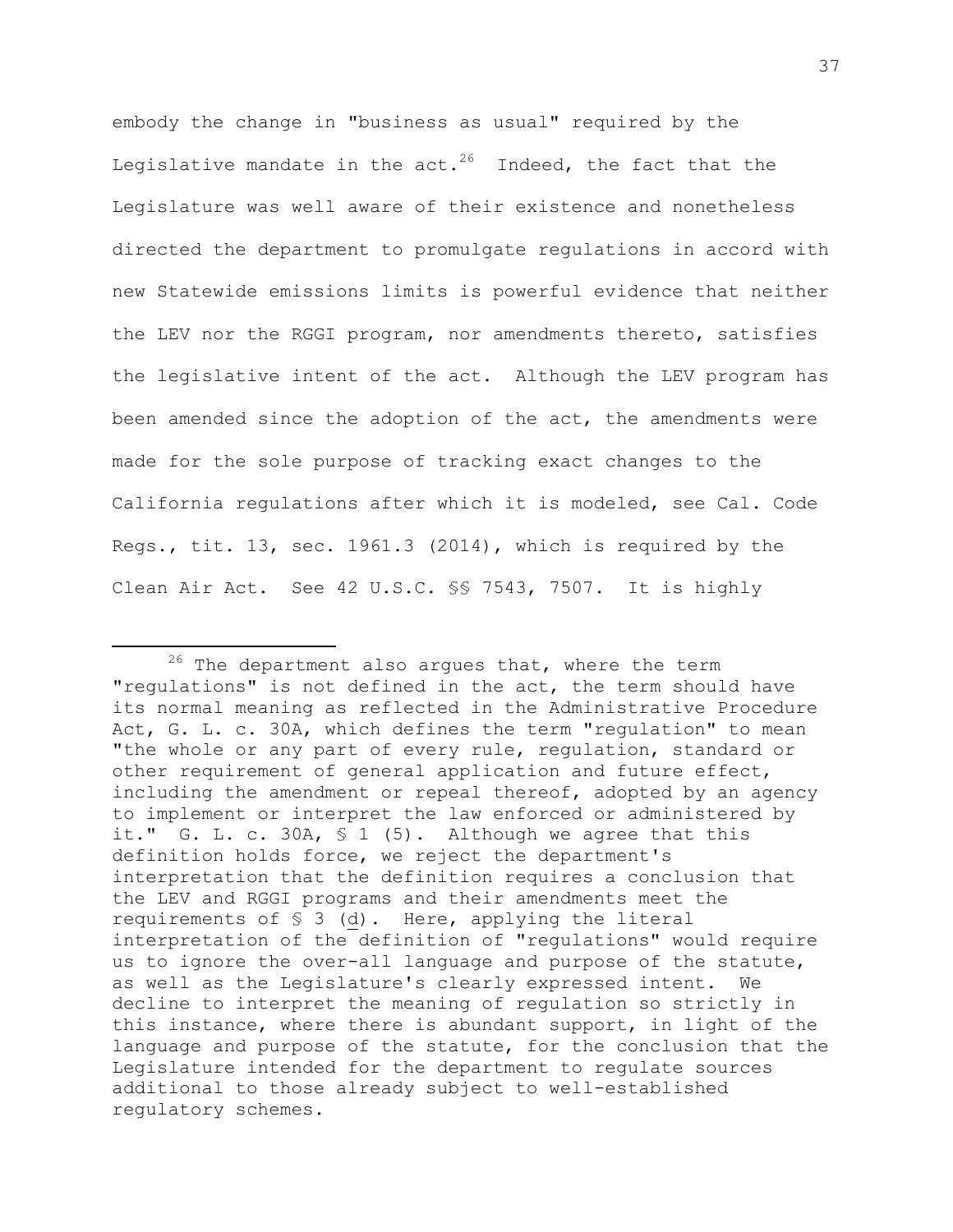unlikely that the Legislature passed the act so that the department could promulgate regulations otherwise required by Federal law.

These considerations aside, the LEV amendments fall short of the requirements of § 3 (d) because, like the sulfur hexafluoride regulations, the LEV program regulates through the imposition of rates, rather than actual caps on emissions. The LEV regulations do not ensure reduced emissions, but instead established fixed rates of emissions from vehicles sold in Massachusetts. Thus, although the rate may remain constant or even decline, the number of vehicles sold may increase. $27$  As a consequence, the LEV regulations may contribute to lower emissions from vehicles, but they cannot ensure that aggregate emissions do not increase. Therefore, they do not comply with  $$3$  (d).

Conclusion. Although the department's cited regulatory initiatives are important to the Commonwealth's overall scheme of reducing greenhouse gas emissions over time, they do not fulfil the specific requirements of § 3 (d). The purpose of G. L. c. 21N is to attain actual, measurable, and permanent

 $27$  The department seizes on this point to argue that the LEV regulations could only satisfy § 3 (d) if there were a cap on the number of motor vehicles sold in Massachusetts; however, the plaintiffs do not propose such a rule, and instead argue only that the LEV regulations do not meet the requirements of  $$3$  (d).